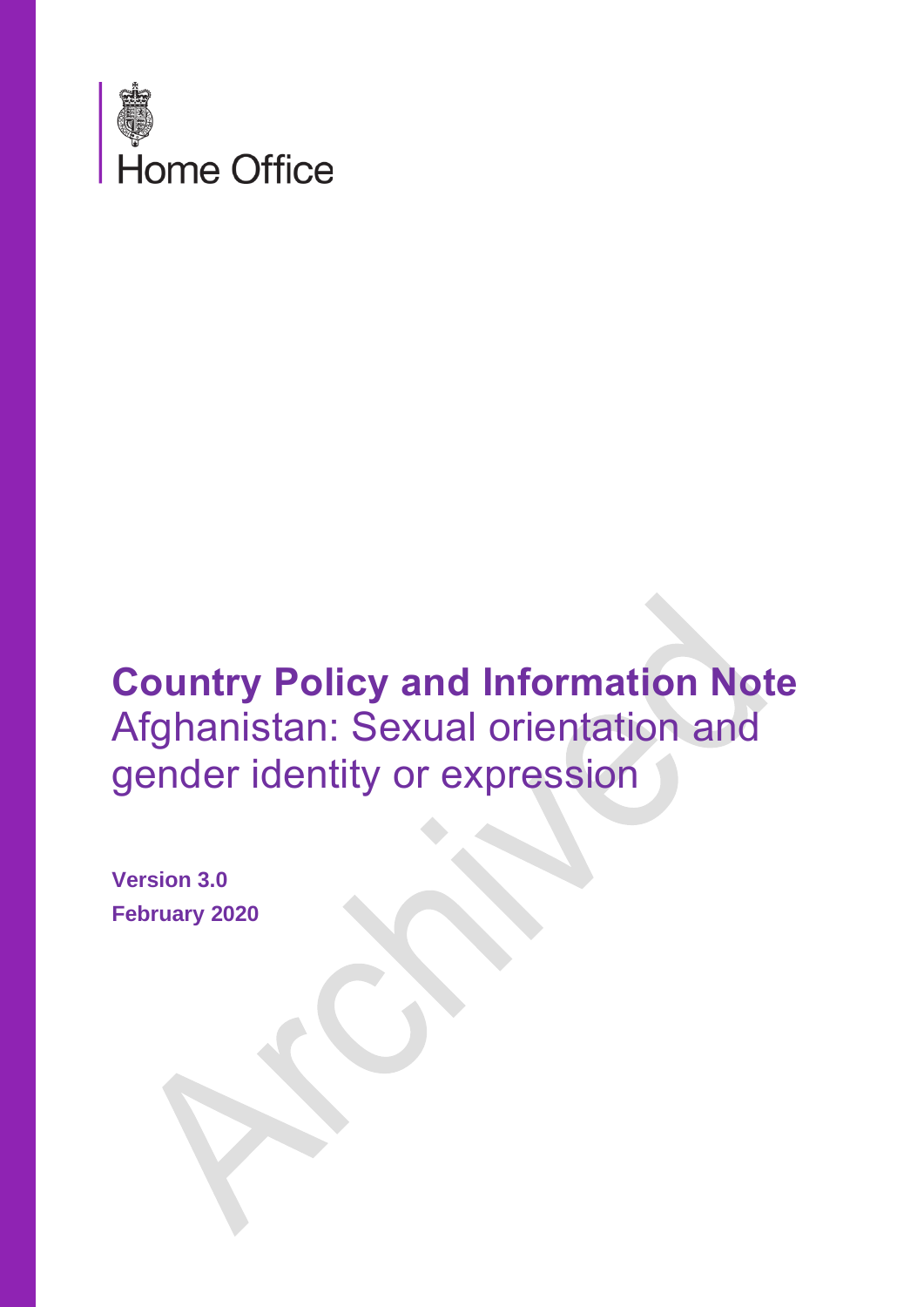# Preface

## **Purpose**

This note provides country of origin information (COI) and analysis of COI for use by Home Office decision makers handling particular types of protection and human rights claims (as set out in [the basis of claim](#page-6-0) section). It is not intended to be an exhaustive survey of a particular subject or theme.

It is split into two main sections: (1) analysis and assessment of COI and other evidence; and (2) COI. These are explained in more detail below.

#### **Assessment**

This section analyses the evidence relevant to this note – i.e. the COI section; refugee/human rights laws and policies; and applicable caselaw – by describing this and its inter-relationships, and provides an assessment of, in general, whether one or more of the following applies**:**

- A person is reasonably likely to face a real risk of persecution or serious harm
- The general humanitarian situation is so severe as to breach Article 15(b) of European Council Directive 2004/83/EC (the Qualification Directive) / Article 3 of the European Convention on Human Rights as transposed in paragraph 339C and 339CA(iii) of the Immigration Rules
- The security situation presents a real risk to a civilian's life or person such that it would breach Article 15(c) of the Qualification Directive as transposed in paragraph 339C and 339CA(iv) of the Immigration Rules
- A person is able to obtain protection from the state (or quasi state bodies)
- A person is reasonably able to relocate within a country or territory
- A claim is likely to justify granting asylum, humanitarian protection or other form of leave, and
- If a claim is refused, it is likely or unlikely to be certifiable as 'clearly unfounded' under section 94 of the Nationality, Immigration and Asylum Act 2002.

Decision makers **must**, however, still consider all claims on an individual basis, taking into account each case's specific facts.

#### **Country of origin information**

The country information in this note has been carefully selected in accordance with the general principles of COI research as set out in the [Common EU \[European](http://www.refworld.org/docid/48493f7f2.html)  [Union\] Guidelines for Processing Country of Origin Information \(COI\),](http://www.refworld.org/docid/48493f7f2.html) dated April 2008, and the Austrian Centre for Country of Origin and Asylum Research and Documentation's (ACCORD), [Researching Country Origin Information –](https://www.coi-training.net/researching-coi/) Training [Manual, 2013.](https://www.coi-training.net/researching-coi/) Namely, taking into account the COI's relevance, reliability, accuracy, balance, currency, transparency and traceability.

The structure and content of the country information section follows a [terms of](#page-23-0)  [reference](#page-23-0) which sets out the general and specific topics relevant to this note.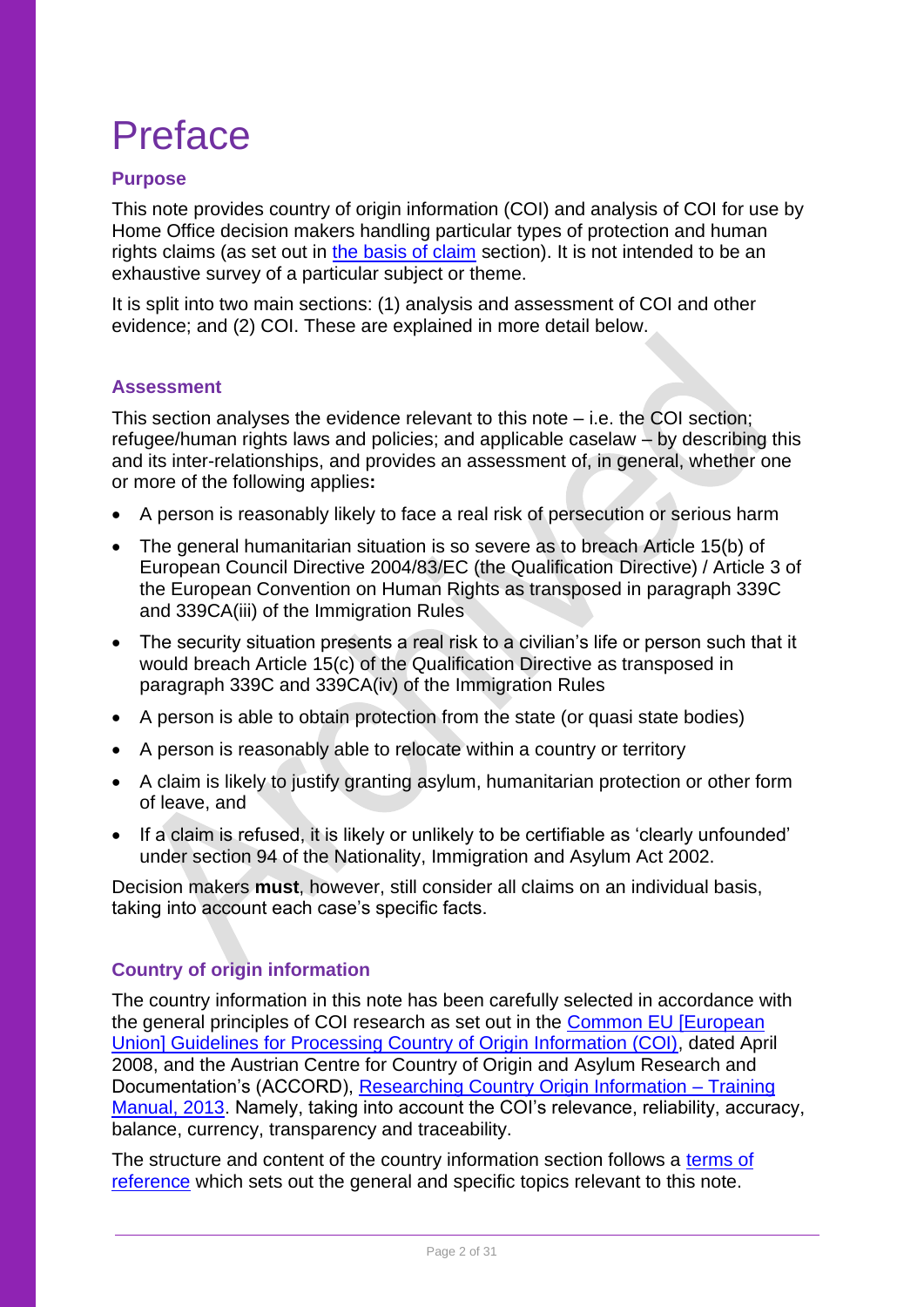All information included in the note was published or made publicly available on or before the 'cut-off' date(s) in the country information section. Any event taking place or report/article published after these date(s) is not included.

All information is publicly accessible or can be made publicly available, and is from generally reliable sources. Sources and the information they provide are carefully considered before inclusion.

Factors relevant to the assessment of the reliability of sources and information include:

- the motivation, purpose, knowledge and experience of the source
- how the information was obtained, including specific methodologies used
- the currency and detail of information, and
- whether the COI is consistent with and/or corroborated by other sources.

Multiple sourcing is used to ensure that the information is accurate, balanced and corroborated, so that a comprehensive and up-to-date picture at the time of publication is provided of the issues relevant to this note.

Information is compared and contrasted, whenever possible, to provide a range of views and opinions. The inclusion of a source, however, is not an endorsement of it or any view(s) expressed.

Each piece of information is referenced in a brief footnote; full details of all sources cited and consulted in compiling the note are listed alphabetically in the [bibliography.](#page-25-0)

#### **Feedback**

Our goal is to continuously improve our material. Therefore, if you would like to comment on this note, please email the [Country Policy and Information Team.](mailto:cipu@homeoffice.gov.uk)

#### **Independent Advisory Group on Country Information**

The [Independent Advisory Group on Country Information](https://www.gov.uk/government/organisations/independent-chief-inspector-of-borders-and-immigration/about/research) (IAGCI) was set up in March 2009 by the Independent Chief Inspector of Borders and Immigration to support him in reviewing the efficiency, effectiveness and consistency of approach of COI produced by the Home Office.

The IAGCI welcomes feedback on the Home Office's COI material. It is not the function of the IAGCI to endorse any Home Office material, procedures or policy. The IAGCI may be contacted at:

#### **Independent Advisory Group on Country Information**

Independent Chief Inspector of Borders and Immigration 5th Floor Globe House 89 Eccleston Square London, SW1V 1PN Email: [chiefinspector@icibi.gov.uk](mailto:chiefinspector@icibi.gov.uk)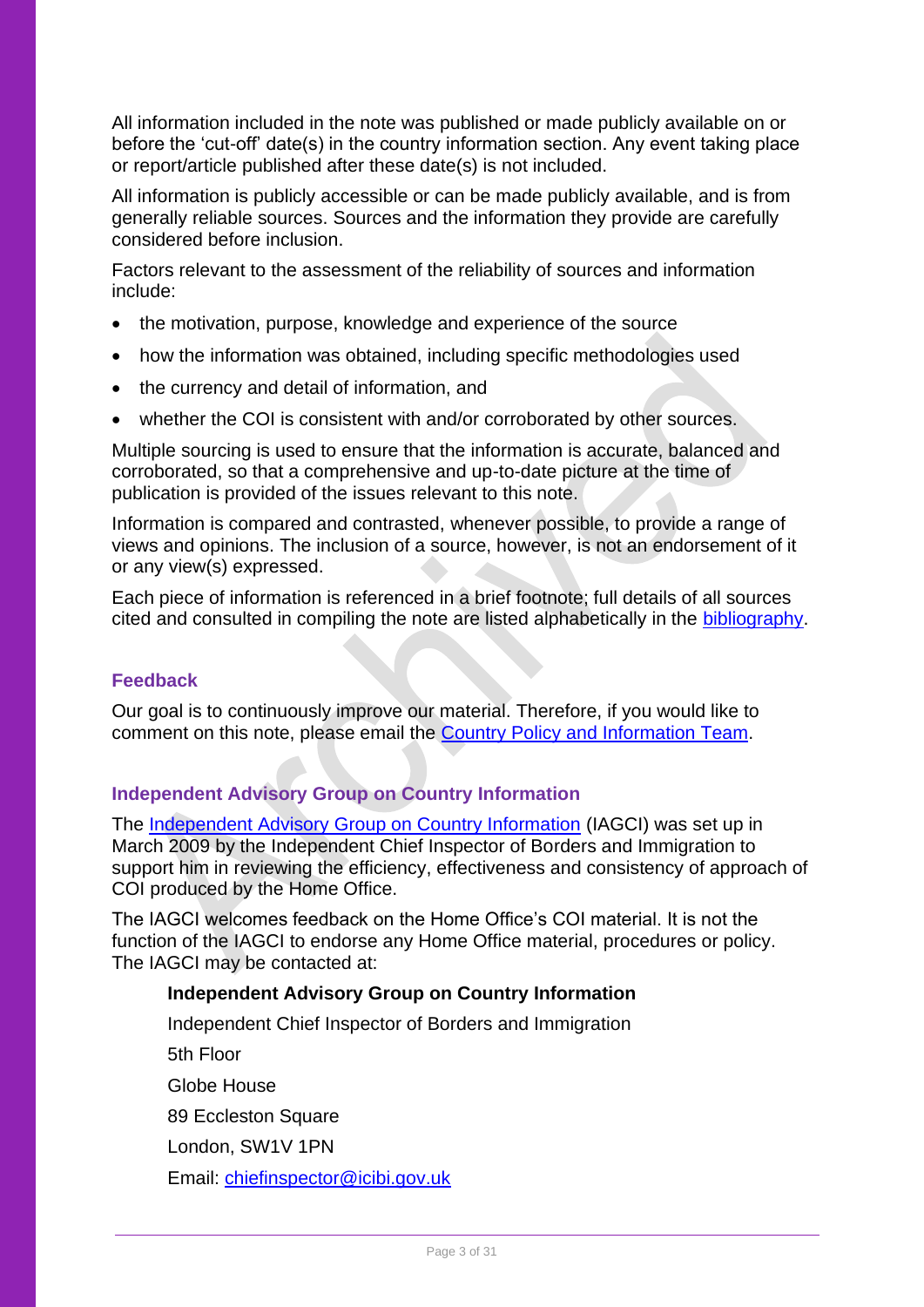Information about the IAGCI's work and a list of the documents which have been reviewed by the IAGCI can be found on the Independent Chief Inspector's pages of the [gov.uk website.](https://www.gov.uk/government/organisations/independent-chief-inspector-of-borders-and-immigration/about/research#reviews)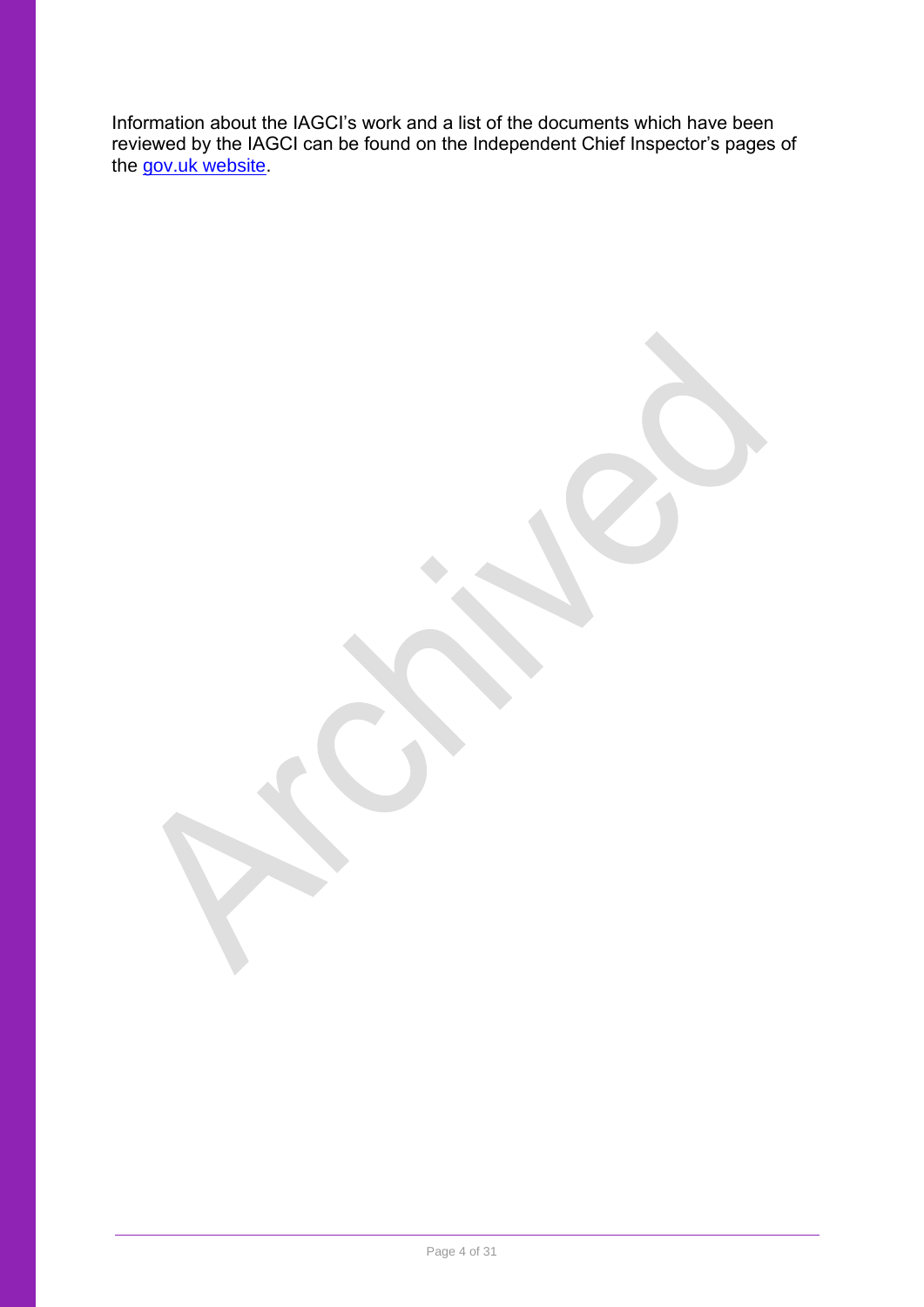# <span id="page-4-0"></span>**Contents**

| 1 <sub>1</sub> |     |  |  |
|----------------|-----|--|--|
|                | 1.1 |  |  |
|                |     |  |  |
| 2.             |     |  |  |
|                |     |  |  |
|                |     |  |  |
|                |     |  |  |
|                |     |  |  |
|                |     |  |  |
|                | 2.6 |  |  |
|                |     |  |  |
|                |     |  |  |
| 3.             |     |  |  |
|                |     |  |  |
|                |     |  |  |
| 4.             |     |  |  |
|                |     |  |  |
|                |     |  |  |
|                |     |  |  |
|                |     |  |  |
| 5.             |     |  |  |
|                |     |  |  |
|                |     |  |  |
|                |     |  |  |
|                |     |  |  |
|                |     |  |  |
|                |     |  |  |
|                |     |  |  |
|                |     |  |  |
| 6.             |     |  |  |
| 7.             |     |  |  |
|                |     |  |  |
|                |     |  |  |
|                |     |  |  |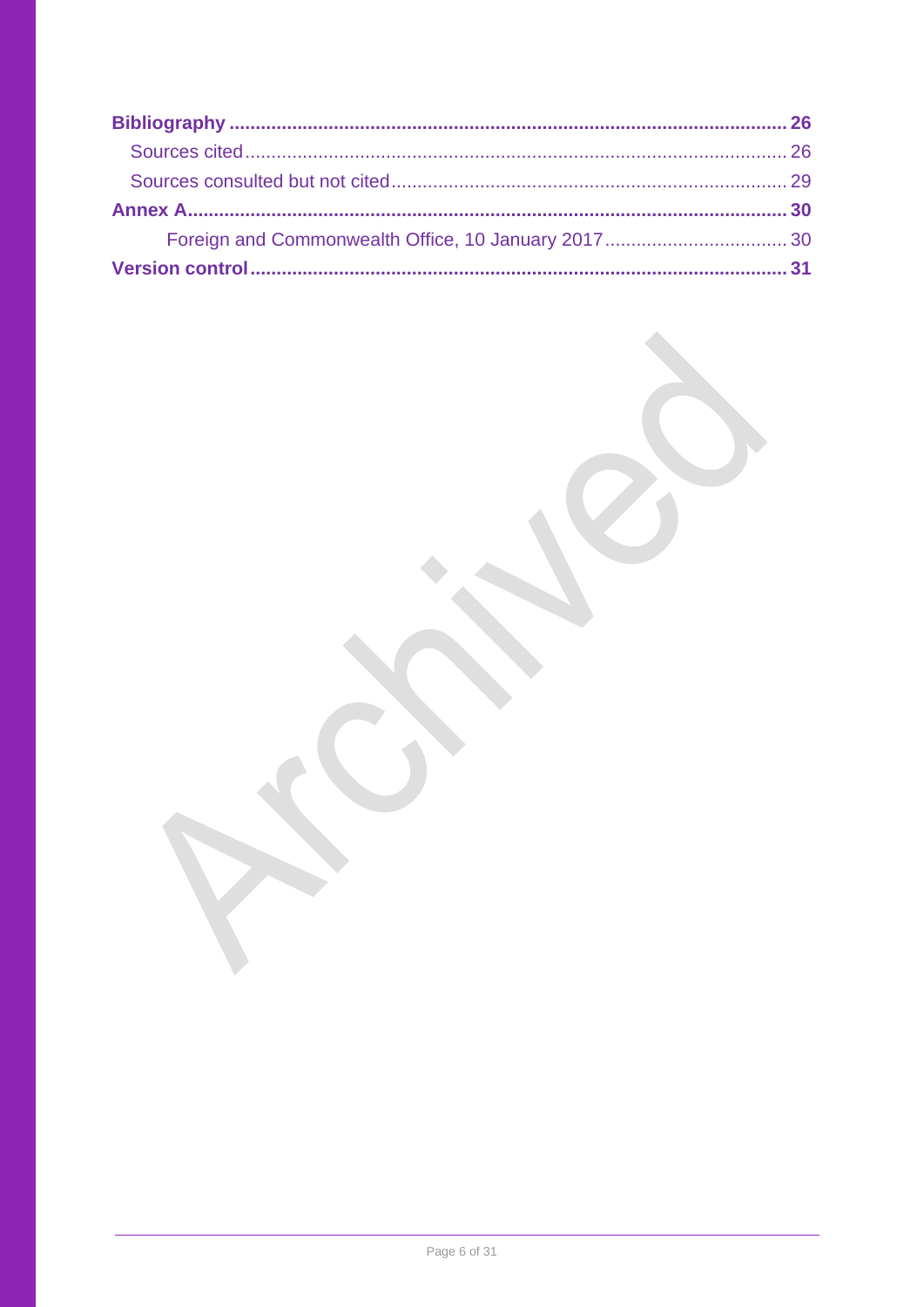# <span id="page-6-1"></span>Assessment

Updated: 20 February 2020

#### <span id="page-6-2"></span>**1. Introduction**

#### <span id="page-6-0"></span>1.1 Basis of claim

1.1.1 Fear of persecution and/or serious harm by state or non-state actors because of the person's actual or perceived sexual orientation and/or gender identity or expression.

#### <span id="page-6-3"></span>1.2 Points to note

- 1.2.1 This note provides an assessment of the general situation of gay men, lesbians, bisexuals, trans and intersex persons, as well as those perceived as such. They are referred hereafter collectively as 'LGBTI persons', although the treatment and experiences of each group may differ.
- 1.2.2 Decision makers must also refer to the Asylum Instructions on Sexual [identity issues in the asylum claim](https://www.gov.uk/government/publications/sexual-identity-issues-in-the-asylum-claim) and [Gender identity issues in the asylum](https://www.gov.uk/government/publications/dealing-with-gender-identity-issues-in-the-asylum-claim-process)  [claim.](https://www.gov.uk/government/publications/dealing-with-gender-identity-issues-in-the-asylum-claim-process)

[Back to Contents](#page-4-0)

### <span id="page-6-4"></span>**2. Consideration of issues**

#### <span id="page-6-5"></span>2.1 Credibility

- 2.1.1 For information on assessing credibility, see the instruction on Assessing [Credibility and Refugee Status](https://www.gov.uk/government/publications/considering-asylum-claims-and-assessing-credibility-instruction) the [Asylum Instruction on Sexual identity](https://www.gov.uk/government/publications/sexual-identity-issues-in-the-asylum-claim)  [issues in the asylum claim](https://www.gov.uk/government/publications/sexual-identity-issues-in-the-asylum-claim) and [Gender identity issues in the asylum claim.](https://www.gov.uk/government/publications/dealing-with-gender-identity-issues-in-the-asylum-claim-process)
- 2.1.1 Decision makers must also check if there has been a previous application for a UK visa or another form of leave. Asylum applications matched to visas should be investigated prior to the asylum interview (see the Asylum [Instruction on Visa Matches, Asylum Claims from UK Visa Applicants\)](https://www.gov.uk/government/publications/visa-matches-handling-asylum-claims-from-uk-visa-applicants-instruction).
- 2.1.2 Decision makers should also consider the need to conduct language analysis testing (see the [Asylum Instruction on Language Analysis\)](https://www.gov.uk/government/publications/language-analysis-instruction).

[Back to Contents](#page-4-0)

#### <span id="page-6-6"></span>2.2 Exclusion

- 2.2.1 Decision makers must consider whether one (or more) of the exclusion clauses applies. If the person is excluded from the Refugee Convention, they will also be excluded from a grant of humanitarian protection. Each case must be considered on its individual facts and merits.
- 2.2.2 For further guidance on the exclusion clauses and restricted leave, see the Asylum Instructions on [Exclusion under Articles 1F and 33\(2\) of the Refugee](https://www.gov.uk/government/publications/asylum-instruction-exclusion-article-1f-of-the-refugee-convention)  [Convention,](https://www.gov.uk/government/publications/asylum-instruction-exclusion-article-1f-of-the-refugee-convention) [Humanitarian Protection](https://horizon.fcos.gsi.gov.uk/file-wrapper/humanitarian-protection) and [Restricted Leave.](https://www.gov.uk/government/publications/restricted-leave-asylum-casework-instruction)

[Back to Contents](#page-4-0)

#### <span id="page-6-7"></span>2.3 Convention reason(s)

2.3.1 Actual or imputed membership of a particular social group (PSG).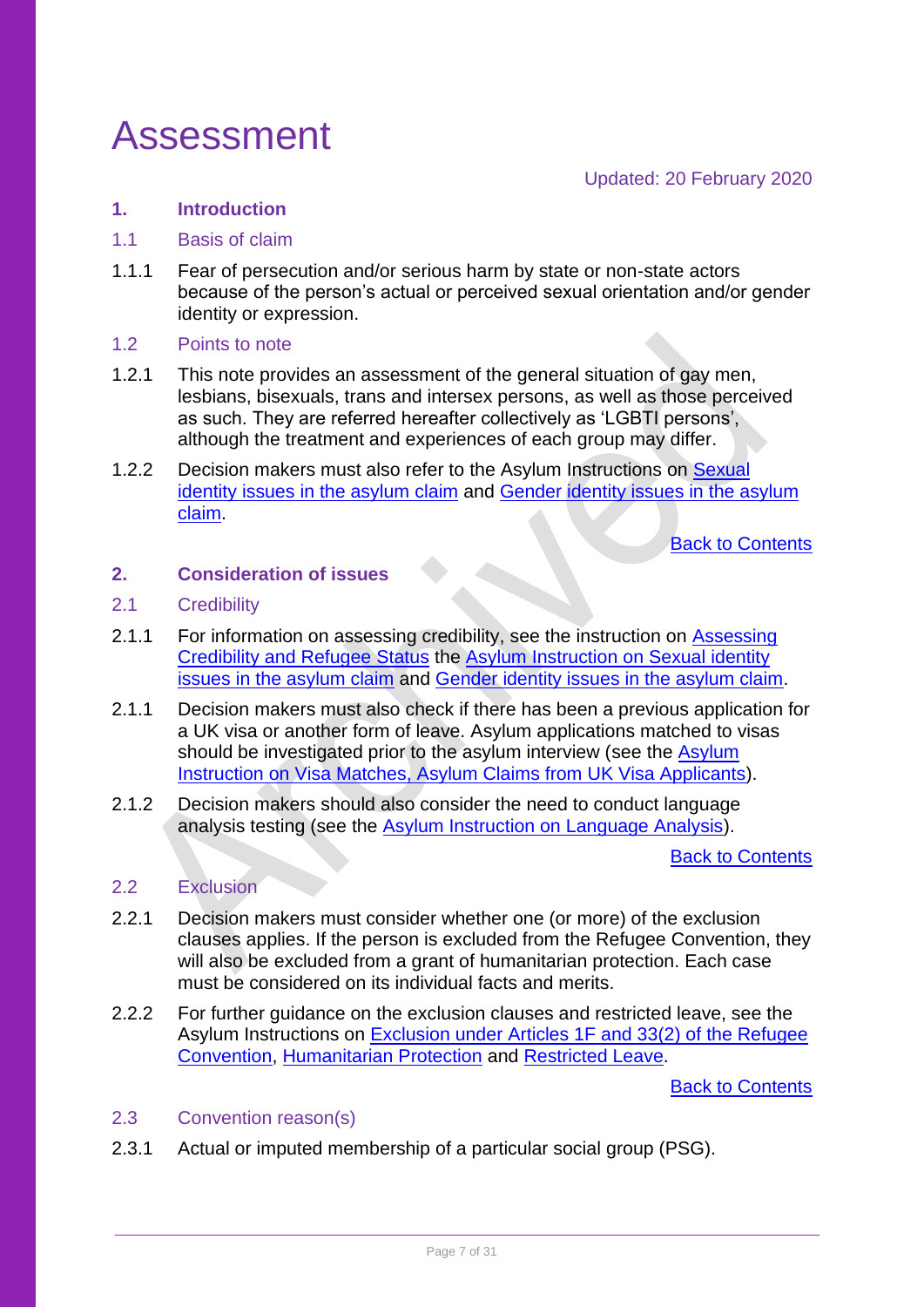- 2.3.2 LGBTI persons in Afghanistan form a particular social group (PSG) within the meaning of the Refugee Convention because they share an innate characteristic or a common background that cannot be changed, or share a characteristic or belief that is so fundamental to their identity or conscience that they should not be forced to renounce it, and have a distinct identity which is perceived as being different by the surrounding society.
- 2.3.3 Although LGBTI persons in Afghanistan form a PSG, establishing such membership is not sufficient to be recognised as a refugee. The question to be addressed is whether the particular person will face a real risk of persecution on account of their membership of such a group.
- 2.3.4 For further guidance on Convention reasons see the instruction on [Assessing Credibility and Refugee Status.](https://www.gov.uk/government/publications/considering-asylum-claims-and-assessing-credibility-instruction)

[Back to Contents](#page-4-0)

#### <span id="page-7-0"></span>2.4 Risk

- a) General points
- 2.4.1 Paragraphs 82 and 35 of the determination of the Supreme Court's ruling in [HJ \(Iran\) and HT \(Cameroon\) v Secretary of State for the Home Department](https://www.bailii.org/uk/cases/UKSC/2010/31.html)  [\[2010\] UKSC 31,](https://www.bailii.org/uk/cases/UKSC/2010/31.html) heard 10,11,12 May and promulgated 7 July 2010, has set out the approach to take and established the test that should be applied when assessing a claim based on a person's sexual orientation, which can also be applied to claims based on a person's gender identity / expression.
- 2.4.2 For further guidance, see the Asylum Instruction on Sexual identity issues in [the asylum claim.](https://www.gov.uk/government/publications/sexual-identity-issues-in-the-asylum-claim)
- 2.4.3 The country guidance case of [AJ \(Risk to Homosexuals\) Afghanistan CG](https://www.bailii.org/uk/cases/UKIAT/2009/00001.html)  [\[2009\] UKAIT 00001 \(5 January 2009\),](https://www.bailii.org/uk/cases/UKIAT/2009/00001.html) heard on the 28 October 2008, focussed on the situation for gay men. The findings in [AJ](https://www.bailii.org/uk/cases/UKIAT/2009/00001.html) pre-date [HJ \(Iran\).](https://www.bailii.org/uk/cases/UKSC/2010/31.html) The Upper Tribunal in [AJ](https://www.bailii.org/uk/cases/UKIAT/2009/00001.html) applied the 'reasonably tolerable' (to act discreetly and conceal identity) test, which was found to be incorrect and rejected by [HJ \(Iran\),](https://www.bailii.org/uk/cases/UKSC/2010/31.html) and so much of AJ's findings cannot now be relied on.
- 2.4.4 The Upper Tribunal's conclusions in [AJ \(Risk to Homosexuals\)](https://www.bailii.org/uk/cases/UKIAT/2009/00001.html) in Headnotes 3, 4, 5, 6, and 7 and related paragraphs should therefore not be followed. The test that should be adopted are in paragraphs 35 and 82 in [HJ \(Iran\).](https://www.bailii.org/uk/cases/UKSC/2010/31.html)

[Back to Contents](#page-4-0)

#### b) State treatment

- 2.4.5 The revised Afghan Penal Code came into force in February 2018. It explicitly criminalises consensual same-sex sexual acts (for both men and women), which are punishable with imprisonment of up to two years or, under Islamic (Sharia) law, a maximum penalty of death. Sharia law is more likely to be applied in isolated, rural communities. There is no law prohibiting discrimination on the basis of sexual orientation and no legal recognition of transgender or, unlike in other some South Asian countries, 'third gender' persons (see [Legal context](#page-12-0) and [Law enforcement\)](#page-15-2).
- 2.4.6 In the country quidance case of [AJ \(Risk to Homosexuals\)](https://www.bailii.org/uk/cases/UKIAT/2009/00001.html) the Upper Tribunal (UT) held that 'Though homosexuality remains illegal in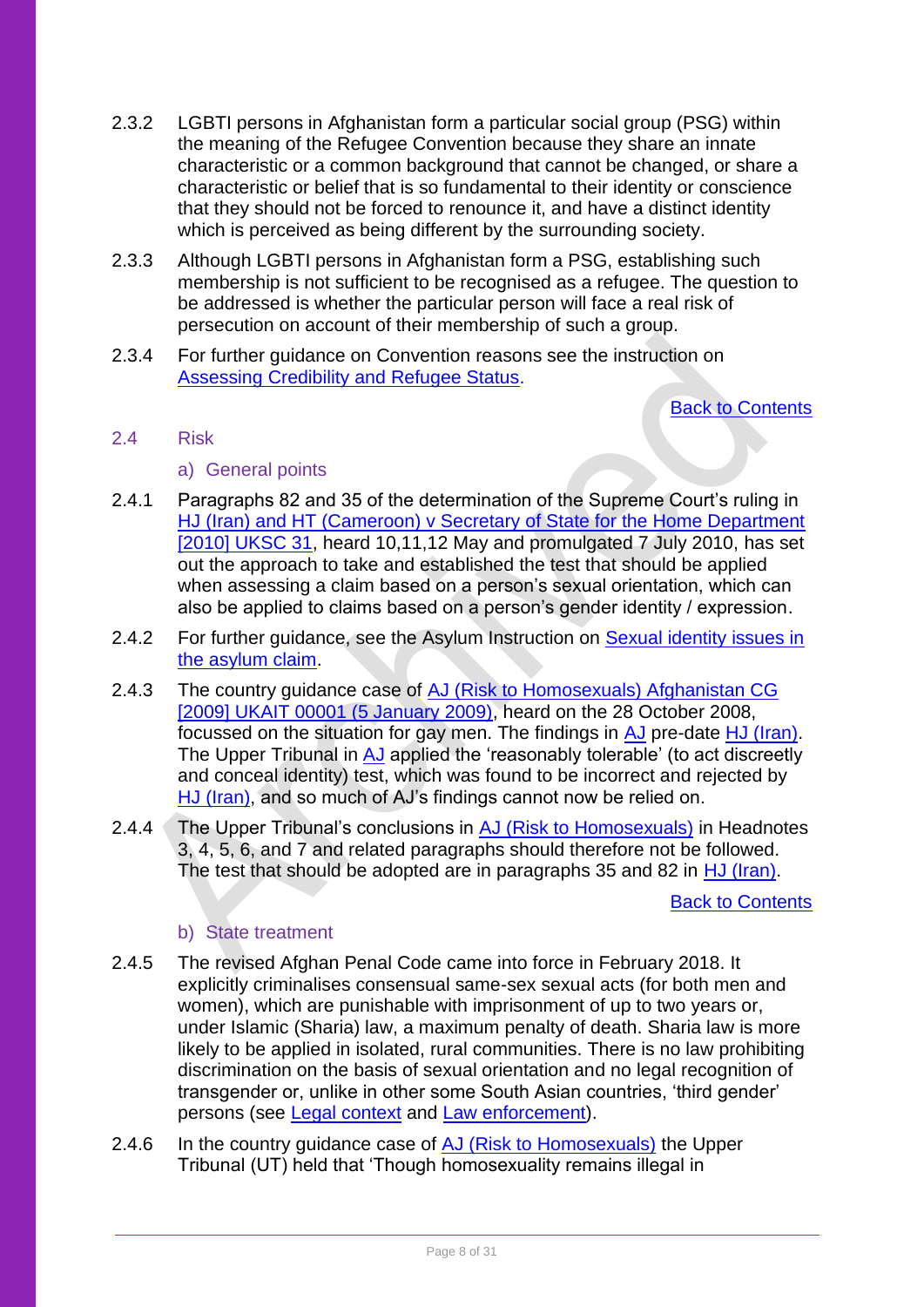Afghanistan, the evidence of its prevalence especially in the Pashtun culture, contrasted with the absence of criminal convictions after the fall of the Taliban, demonstrates a lack of appetite by the Government to prosecute' (Headnote 1 and paragraphs 57-59 and 61).

- 2.4.7 It should be noted that homosexuality is not exclusive to Pashtun culture. LGBTI persons (predominantly males and transgender women) have reported that they face harassment, extortion, violence (including sexual assault and rape), arrest and detention by the police [\(Treatment by the](#page-16-0)  [police\)](#page-16-0). However, accurate statistics on the number and frequency of arrests of LGBTI persons are not available to determine how systematically the law is enforced and there are no documented prosecutions of persons involved in same-sex sexual acts (see [Law enforcement\)](#page-15-2).
- 2.4.8 The Upper Tribunal in [AJ \(Risk to Homosexuals\)](https://www.bailii.org/uk/cases/UKIAT/2009/00001.html) found, specifically referring to those who have had same sex experiences but do not identify as LGBTI, that:

'In a society in which sexual activity between males is so prevalent, many asylum seekers from Afghanistan may in the past have had some homosexual experience. That does not necessarily mean that they are practising homosexuals and would not prefer heterosexual relationships if women were available. Nor does it necessarily imply that they would on return engage in open homosexual activity […]. It is also a very proper reminder that in the Afghan context a carefully reasoned assessment of the credibility of a claim to be a practising homosexual and the extent of it, is particularly important. The evaluation of an appellant's behaviour in the UK, and the persuasiveness of the evidence about it, may well be a significant factor in this assessment.' (Paragraph 57)

- 2.4.9 Although [AJ \(Risk to Homosexuals\)](https://www.bailii.org/uk/cases/UKIAT/2009/00001.html) is now over ten years old the country situation has not changed significantly. A new Penal Code continues to render same-sex sexual activity illegal.
- 2.4.10 Same-sex sexual relations amongst men is not uncommon and occurs in a range of divergent cultural circumstances. It may be regarded as a legitimate satisfaction of carnal desire and preferable to pre-marital sex with a woman. However, the majority of these men would not identify as gay (see Societal [norms\)](#page-17-1).
- 2.4.11 Same-sex relations remain hidden and stigmatised and a person who openly identifies as LGBTI could be liable to prosecution by the state, and is likely to face discrimination and violence by the state, which by its nature and repetition, will amount to persecution and serious harm. If a person does not live openly as LGBTI, consideration must be given to the reasons why they do not. Each case must be considered on its facts with the onus on the person to demonstrate that they would be at real risk on return.
- 2.4.12 For further guidance on assessing risk, see the instruction on Assessing [Credibility and Refugee Status.](https://www.gov.uk/government/publications/considering-asylum-claims-and-assessing-credibility-instruction)
- 2.4.13 Decision makers must also refer to the Asylum Instructions on Sexual [identity issues in the asylum claim](https://www.gov.uk/government/publications/sexual-identity-issues-in-the-asylum-claim) and [Gender identity issues in the asylum](https://www.gov.uk/government/publications/dealing-with-gender-identity-issues-in-the-asylum-claim-process)  [claim.](https://www.gov.uk/government/publications/dealing-with-gender-identity-issues-in-the-asylum-claim-process)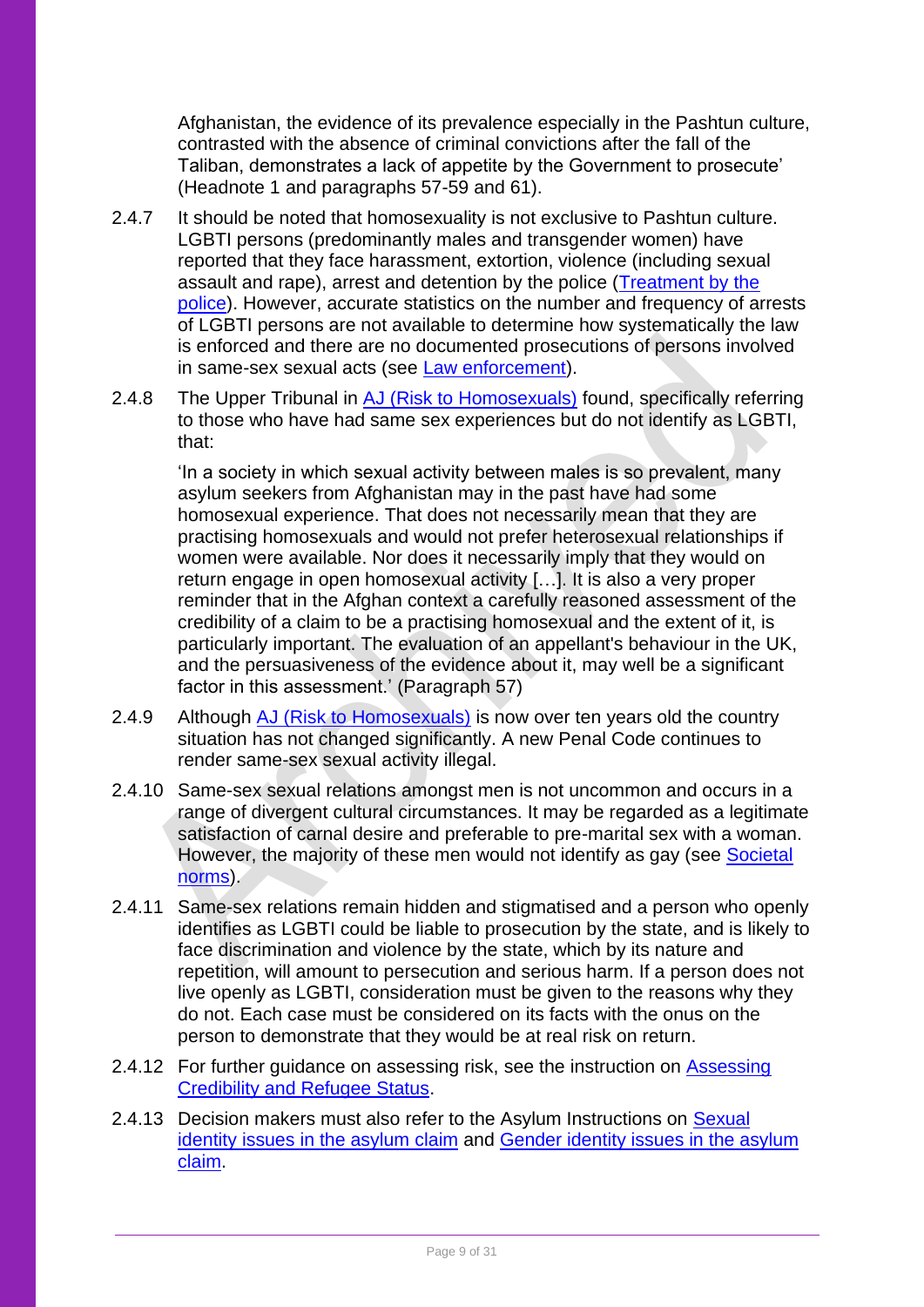#### c) Societal treatment

2.4.14 The Upper Tribunal in [AJ \(Risk to Homosexuals\)](https://www.bailii.org/uk/cases/UKIAT/2009/00001.html) held:

'Some conduct that would be seen in the West as a manifestation of homosexuality is not necessarily interpreted in such a way in Afghan society. [Headnote 2 and paragraph 57]

'The evidence shows that a considerable proportion of Afghan men may have had some homosexual experience without having a homosexual preference. A careful assessment of the credibility of a claim to be a practising homosexual and the extent of it is particularly important. The evaluation of an appellant's behaviour in the UK may well be significant.' (Headnote 8 and paragraph 57)

- 2.4.15 While same-sex relationships are not uncommon (participants may, however, not identify as being LGBTI) there is, in general, no societal understanding or acceptance of people who have non-conforming sexual orientation and / or gender identity and very few people are open about their same-sex attraction or alternative identity (see [Societal norms\)](#page-17-1).
- 2.4.16 Information about societal treatment of LGBTI persons is limited. Sources indicate that LGBTI persons face societal and family discrimination and pressure to follow cultural and religious norms, including marriage and having children (see [Societal norms\)](#page-17-1).
- 2.4.17 There is little reported information on lesbians, but available information indicates that lesbianism is seen as 'un-Islamic' and a high rate of family violence against LGBTI persons prevents the majority of lesbians from living openly (see [Societal norms\)](#page-17-1). The general position of women in Afghan society should also be considered – see the Country Policy and Information [Note on Afghanistan: Women fearing gender-based harm and violence.](https://www.gov.uk/government/publications/afghanistan-country-policy-and-information-notes)
- 2.4.18 In the country guidance case of [AJ \(Risk to Homosexuals\)](https://www.bailii.org/uk/cases/UKIAT/2009/00001.html) the Upper Tribunal held that 'So far as non-state actors are concerned, a practising homosexual on return to Kabul who would not attract or seek to cause public outrage would not face a real risk of persecution.' (Headnote 4 and paragraphs 58 and 61).
- 2.4.19 The conclusions in Headnote 4 and paragraph 58, that a practising homosexual on return to Kabul, who would not attract or seek to cause public outrage, would not face restrictions on his ability to live as such which amount to a real risk of persecution, is based on the 'reasonably tolerable' test in that it concluded that a homosexual would and can be expected to keep his homosexuality private. As [HJ \(Iran\)](https://www.bailii.org/uk/cases/UKSC/2010/31.html) found the 'reasonable tolerable' test to be incorrect, the Upper Tribunal in [AJ \(Risk to Homosexuals\)](https://www.bailii.org/uk/cases/UKIAT/2009/00001.html) applied the incorrect test so its guidance in respect of return to Kabul should not be followed.
- 2.4.20 Transgender persons, particularly transgender women, are marginalised or ostracised by their families and wider society, often keeping their identities secret to avoid discrimination, abuse and sexual exploitation (see [Transgender persons\)](#page-19-1).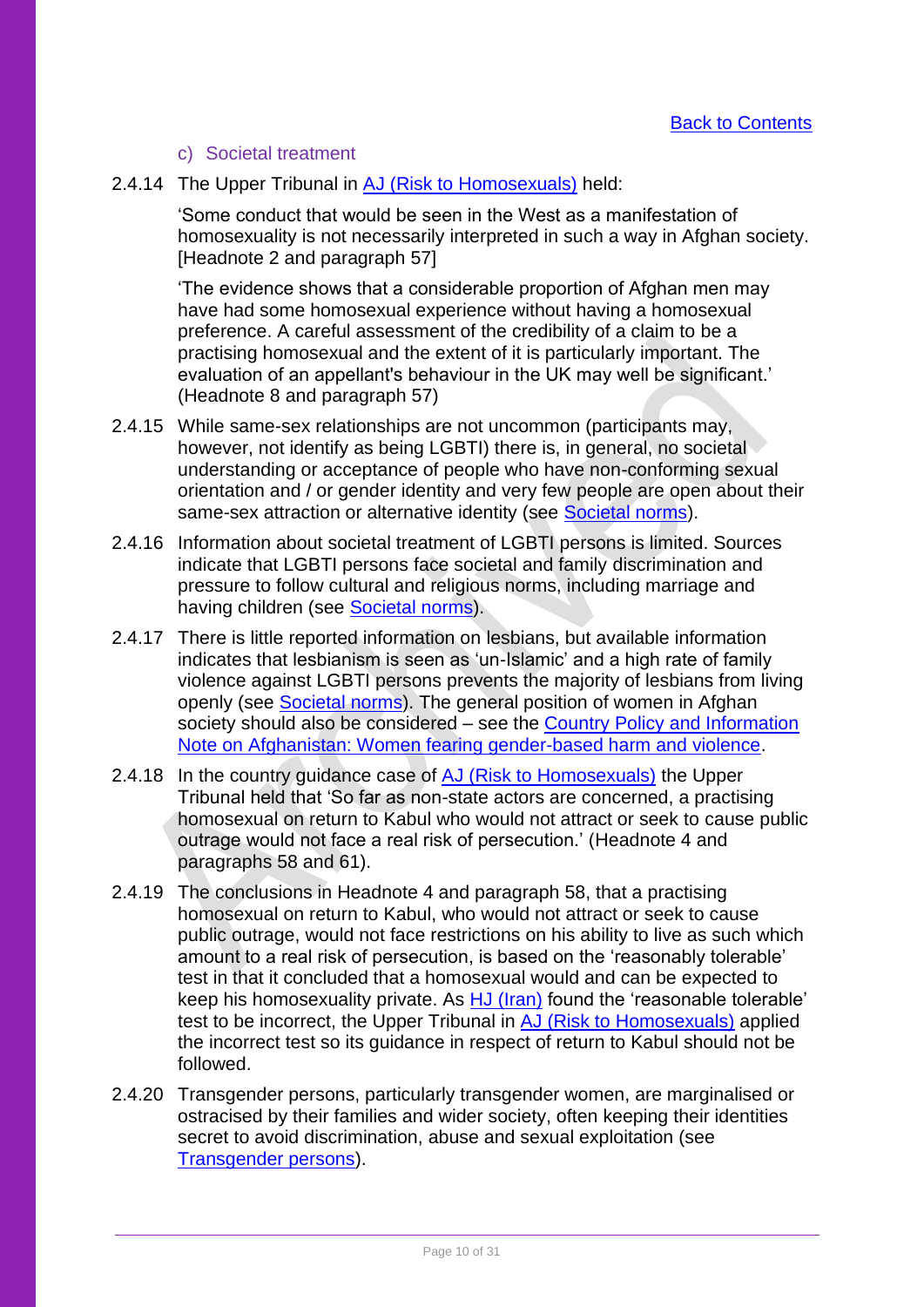- 2.4.21 There are few reports on societal violence and discrimination against LGBTI persons. This may be due to the limited space in which a person can be open about their sexuality and/or gender identity. However, a person who openly identifies as LGBTI is likely to face discrimination and violence by non-state actors, which by its nature and repetition, will amount to persecution and serious harm. If a person does not live openly as LGBTI, consideration must be given to the reasons why they do not. Each case must be considered on its facts with the onus on the person to demonstrate that they would be at real risk on return.
- 2.4.22 [HJ \(Iran\)](https://www.bailii.org/uk/cases/UKSC/2010/31.html) provides that, even if a person would not be open about their sexuality, if the reason why they would not do so is fear of persecution then they will still be a refugee.
- 2.4.23 For further guidance on assessing risk, see the instruction on Assessing [Credibility and Refugee Status.](https://www.gov.uk/government/publications/considering-asylum-claims-and-assessing-credibility-instruction)
- 2.4.24 Decision makers must also refer to the Asylum Instructions on Sexual [identity issues in the asylum claim](https://www.gov.uk/government/publications/sexual-identity-issues-in-the-asylum-claim) and [Gender identity issues in the asylum](https://www.gov.uk/government/publications/dealing-with-gender-identity-issues-in-the-asylum-claim-process)  [claim.](https://www.gov.uk/government/publications/dealing-with-gender-identity-issues-in-the-asylum-claim-process)

[Back to Contents](#page-4-0)

#### <span id="page-10-0"></span>2.5 Protection

- 2.5.1 Where the person has a well-founded fear of persecution from state actors, they will not be able to avail themselves of the protection of the authorities.
- 2.5.2 Where the person has a well-founded fear of persecution from non-state actors, decision makers must assess whether the state can provide effective protection.
- 2.5.3 In areas controlled by the Taliban, the state will be unable to provide effective protection (see the [Country Policy and Information Note](https://www.gov.uk/government/publications/afghanistan-country-information-and-guidance)  [Afghanistan: Anti-government elements\)](https://www.gov.uk/government/publications/afghanistan-country-information-and-guidance).
- 2.5.4 Same-sex sexual acts are prohibited in Afghanistan, and it would be unreasonable to expect a person identifying as LGBTI, who has a wellfounded fear of persecution from non-state actors because of their sexuality, to seek protection from the authorities as they are unwilling to provide effective protection.
- 2.5.5 For further guidance on assessing the availability of state protection, see the Asylum Instruction on [Assessing Credibility and](https://www.gov.uk/government/publications/considering-asylum-claims-and-assessing-credibility-instruction) Refugee Status.
- 2.5.6 Decision makers must also refer to the Asylum Instructions on [Sexual](https://www.gov.uk/government/publications/sexual-identity-issues-in-the-asylum-claim)  [identity issues in the asylum claim](https://www.gov.uk/government/publications/sexual-identity-issues-in-the-asylum-claim) and [Gender identity issues in the asylum](https://www.gov.uk/government/publications/dealing-with-gender-identity-issues-in-the-asylum-claim-process)  [claim.](https://www.gov.uk/government/publications/dealing-with-gender-identity-issues-in-the-asylum-claim-process)

[Back to Contents](#page-4-0)

#### <span id="page-10-1"></span>2.6 Internal relocation

- 2.6.1 Where the person has a well-founded fear of persecution from state actors, they will not be able to relocate to escape that risk.
- 2.6.2 Where the person has a well-founded fear of persecution from non-state actors, decision makers must determine whether the person could relocate internally to a place where they would not face a real risk of persecution or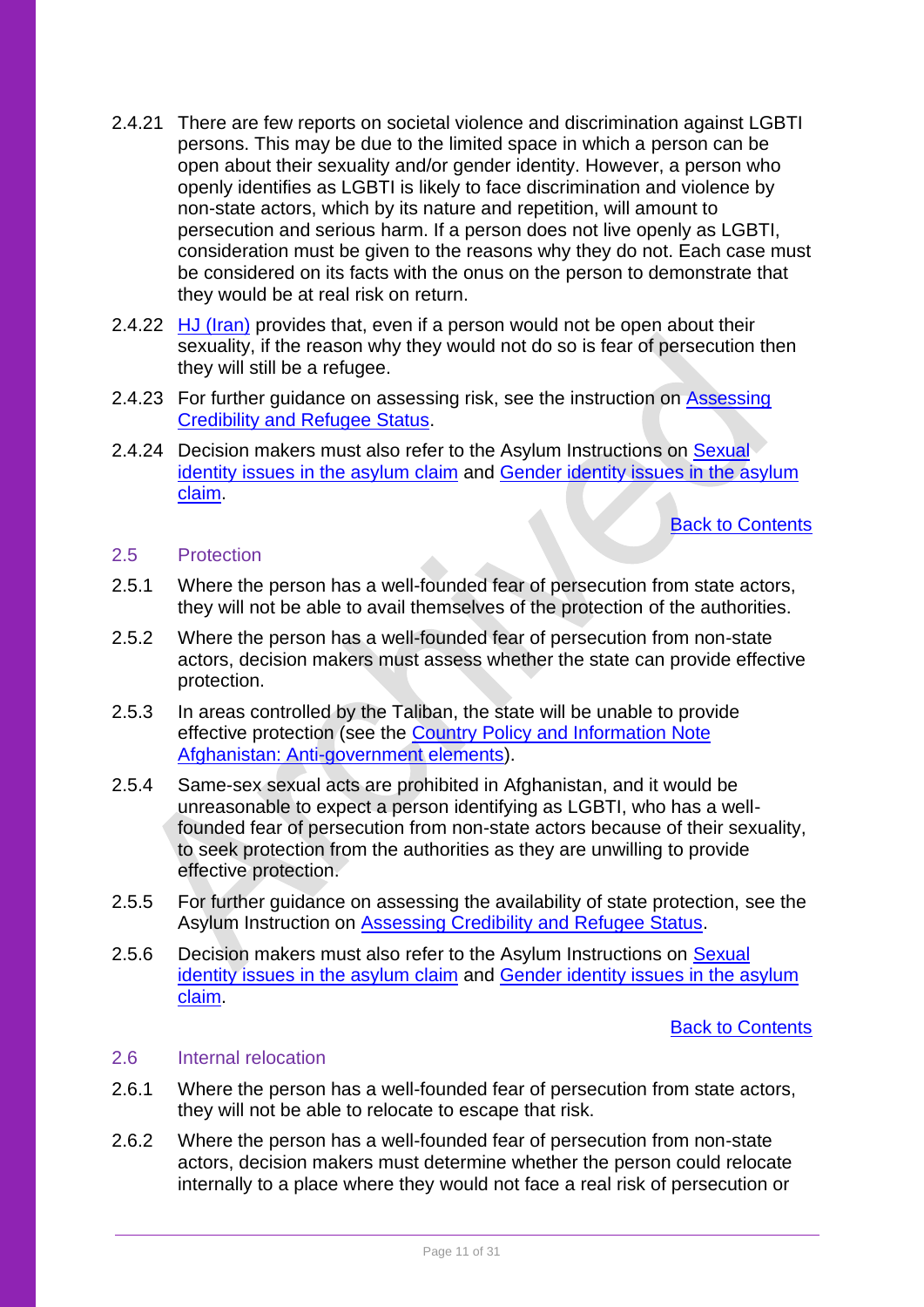serious harm and where they can reasonably be expected to stay (see also the [Country Policy and Information Note Afghanistan: security and](https://www.gov.uk/government/publications/afghanistan-country-information-and-guidance)  [humanitarian situation\)](https://www.gov.uk/government/publications/afghanistan-country-information-and-guidance).

- 2.6.3 Homophobic and traditional attitudes are prevalent throughout the country and there is very little space in Afghan society to openly identify as an LGBTI person (see [Societal norms\)](#page-17-1). Whilst Kabul and other large cities might offer a degree of anonymity, there is unlikely to be any place in Afghanistan to which a person, who openly identifies as LGBTI, could reasonably relocate without making fundamental changes to their behaviour. Therefore, Headnotes 6 and 7 of [AJ \(Risk to Homosexuals\)](https://www.bailii.org/uk/cases/UKIAT/2009/00001.html) should not be followed.
- 2.6.4 Internal relocation will not be an option if it depends on the person concealing their sexual orientation and/or gender identity in the proposed new location for fear of persecution.
- 2.6.5 For further guidance on internal relocation, see the Asylum Instruction on [Assessing Credibility and Refugee Status.](https://www.gov.uk/government/publications/considering-asylum-claims-and-assessing-credibility-instruction)
- 2.6.6 Decision makers must also refer to the Asylum Instructions on [Sexual](https://www.gov.uk/government/publications/sexual-identity-issues-in-the-asylum-claim)  [identity issues in the asylum claim](https://www.gov.uk/government/publications/sexual-identity-issues-in-the-asylum-claim) and [Gender identity issues in the asylum](https://www.gov.uk/government/publications/dealing-with-gender-identity-issues-in-the-asylum-claim-process)  [claim.](https://www.gov.uk/government/publications/dealing-with-gender-identity-issues-in-the-asylum-claim-process)

[Back to Contents](#page-4-0)

## <span id="page-11-0"></span>2.7 Certification

- 2.7.1 Where a claim is refused, it is unlikely to be certifiable as 'clearly unfounded' under section 94 of the Nationality, Immigration and Asylum Act 2002.
- <span id="page-11-1"></span>2.7.2 For further guidance on certification, see Certification of Protection and [Human Rights claims under section 94 of the Nationality, Immigration and](https://www.gov.uk/government/publications/non-suspensive-appeals-certification-under-section-94-of-the-nia-act-2002-process)  [Asylum Act 2002 \(clearly unfounded claims\).](https://www.gov.uk/government/publications/non-suspensive-appeals-certification-under-section-94-of-the-nia-act-2002-process)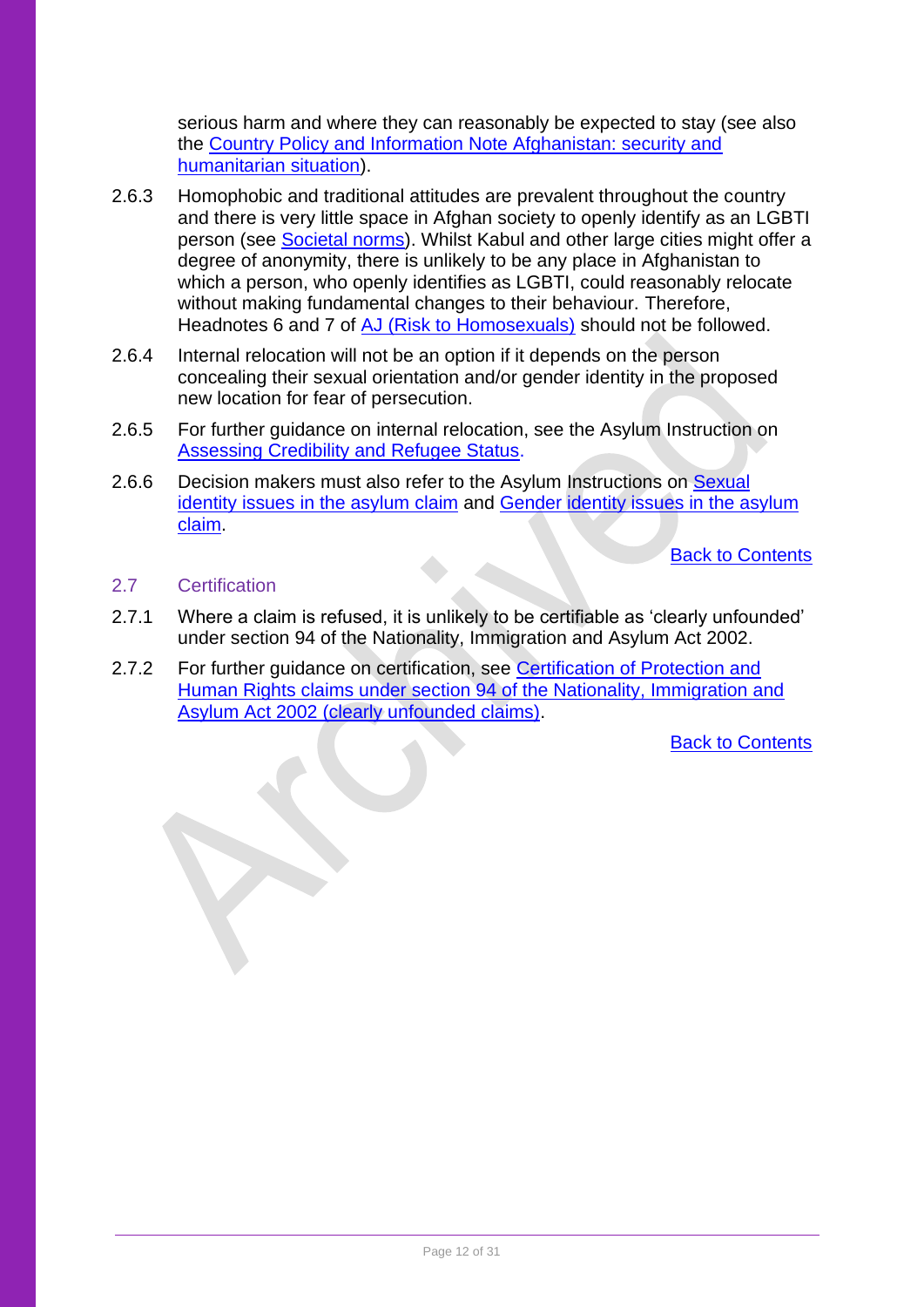# Country information

#### Section 3 updated: 13 November 2019

#### <span id="page-12-0"></span>**3. Legal context**

#### <span id="page-12-1"></span>3.1 Constitution and statutory laws

- 3.1.1 Article 22 of the Constitution states 'Any kind of discrimination and distinction between citizens of Afghanistan shall be forbidden.'<sup>1</sup>
- 3.1.2 The 1976 Afghan Penal Code (superseded by a new Code in 2018) did not contain any specific provisions on the criminality of consensual same-sex sexual acts but instead, under Article 427, proscribed long term imprisonment for 'pederasty'<sup>2</sup> , which may be interpreted as sexual intercourse between men and anal intercourse<sup>3</sup>, but may also refer to sex between an adult male and a boy<sup>4</sup>. According to the International Lesbian, Gay, Bisexual, Trans and Intersex Association (ILGA) 2017 report on State-Sponsored Homophobia, noted 'In Afghan legal terminology "pederasty" appears to refer to intercourse between males regardless of age.'<sup>5</sup>
- 3.1.3 The new Afghan Penal Code came into force in February 2018 and explicitly criminalises consensual same-sex sexual acts<sup>6</sup>. Whilst no official English translation of the new penal code could be found by CPIT at the time of publication of this Note, in its 2019 report, ILGA cited the following provisions and respective definitions:
	- Section 645. Mosaheghe<sup>[7]</sup>: A person who commits 'Mosaheg[h]e' with another person, each of the former shall be sentenced to small imprisonment, not exceeding one year.
	- Section 646. Crime of Sodomy.
		- (1) A person who commits sodomy with another female or male, shall be punished in accordance with the provisions of this chapter.
		- (2) For the purpose of this section, sodomy happens by the penetration of a male sexual organ into a female or a male anus, not considering the depth of the penetration.
	- Section 647: Those who commit sodomy, shall be sentenced to medium imprisonment not exceeding two years.

<sup>&</sup>lt;sup>1</sup> 'Constitution of Afghanistan', 26 January 2004, [url.](http://www.afghanembassy.com.pl/afg/images/pliki/TheConstitution.pdf)

<sup>&</sup>lt;sup>2</sup> Afghanistan Penal Code, 22 September 1976, [url.](http://www.refworld.org/docid/4c58395a2.html)

<sup>3</sup> Sida, 'Human rights based approach at Sida', November 2014, (Afghanistan), [url.](https://www.sida.se/contentassets/89da6ee09a8547a7b876ce8c02e49aee/18254.pdf)

<sup>4</sup> Collins English dictionary, 'Pederasty', n.d., [url.](https://www.collinsdictionary.com/dictionary/english/pederasty)

<sup>&</sup>lt;sup>5</sup> ILGA, 'State-Sponsored Homophobia 2017', (page 121), May 2017, <u>url</u>.<br><sup>6</sup> ILGA, 'State-Sponsored Homophobia 2019', (page 429), March 2019, <u>url</u>.

 $7$  Mosaheghe or Mosahegheh = traditionally feminine same-sex sexual relationship does not involve penetration, it is all about touching both sexes and sexual pleasure (ILGA definition)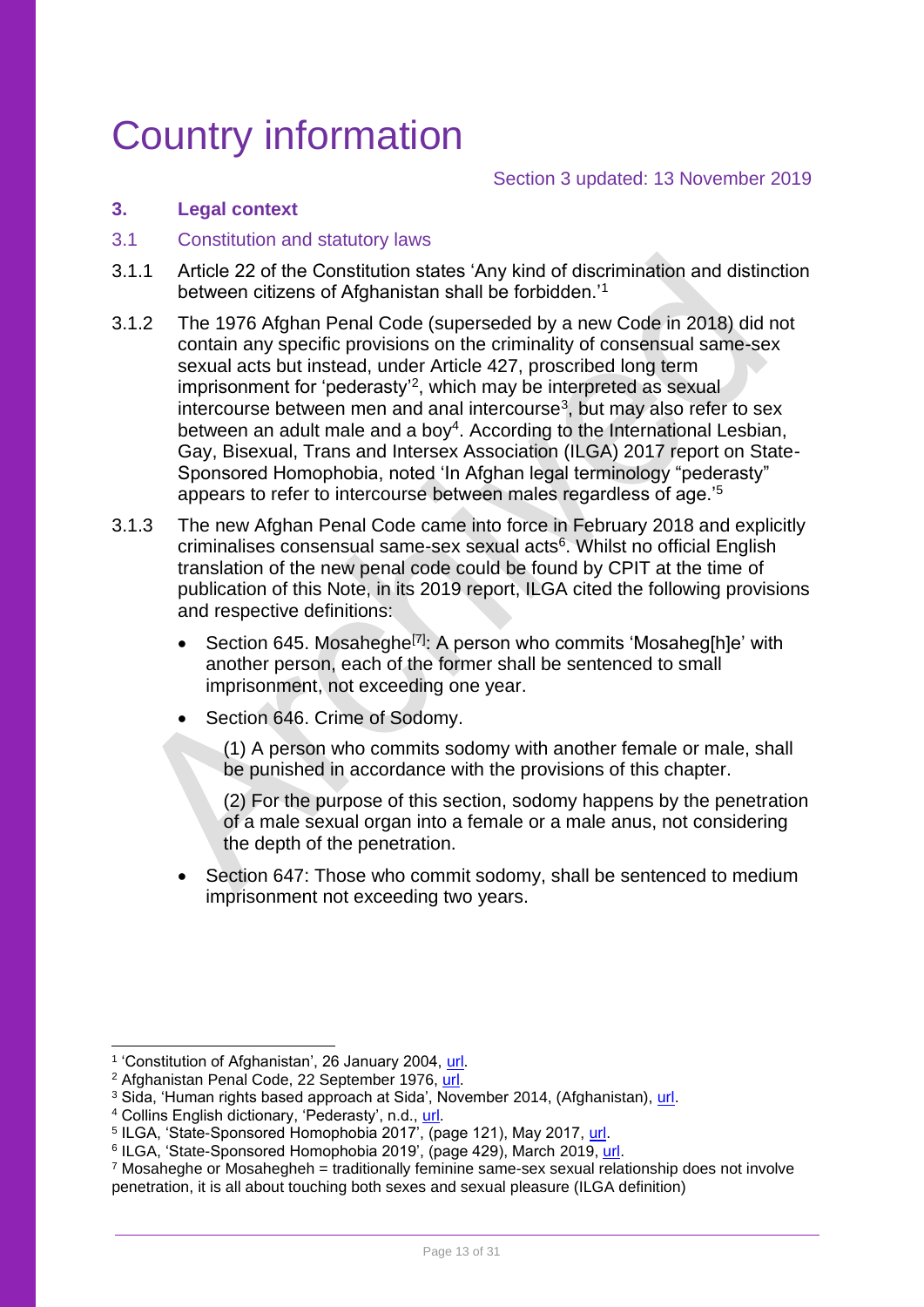- Section 649. Tafkhiz<sup>8</sup>. When the male offender commits 'Tafkhiz' with another man, the former shall be sentenced to small imprisonment (three months to a year)<sup>9</sup>.
- 3.1.4 The Ministry of Foreign Affairs of the Netherlands, Department for Country of Origin Information Reports (CAB), report on Afghanistan, dated March 2019 and based on a range of sources, defined the penal code articles that proscribed same-sex sexual activity: 'Articles 645 and 649 of the Code state that if a woman is found in an intimate position with another woman (performing sexual acts) or if a man performs a sexual act other than actual penetration, each of the persons involved is liable to a short-term prison sentence. Article 147 describes a short-term sentence as between three months and one year.'<sup>10</sup>
- 3.1.5 The CAB report also noted:

'If a man has anal sex with a woman or a man, this is punishable by up to two years in prison on the basis of Articles 646 and 647 of the Penal Code. Article 648 states that the penalty is more severe if the offence was committed by the suspect with a relative in the third degree [i.e., 'Maharem' (with whom marriage is prohibited according to rules of  $slam$ <sup>11</sup>]; with a chaperone, teacher or servant, as the suspect has authority over or influences these persons in some way; and/or if the person who is the victim of the offence becomes infected with a sexually transmitted disease.'<sup>12</sup>

- 3.1.6 According to UNAIDS, there were no laws criminalising transgender persons<sup>13</sup>. Neither are transgender persons recognised as a 'third gender' in Afghanistan, unlike in other South Asian countries like India, Pakistan and Bangladesh<sup>14</sup>. (see [Transgender persons\)](#page-19-1).
- 3.1.7 There are no laws prohibiting discrimination on the basis of sexual orientation and no legal protection against hate crimes. There is no legal recognition of same-sex civil unions or marriages, and same-sex couples cannot adopt children<sup>15</sup>.
- 3.1.8 Article 60 of the Afghan Civil Code states that marriage is a contract 'which legalizes intercourse between man and woman with the object to establish a family...'<sup>16</sup> With reference to this, the Max Planck Manual on Family Law in Afghanistan stated 'Accordingly, a marriage concluded between two persons of the same sex by deception, mistake or any other circumstance is null and void and does not produce any legal effects. Similarly, marriage with a transsexual person is not permissible and is null and void.'<sup>17</sup>

<sup>&</sup>lt;sup>8</sup> Tafkhiz = (masculine or feminine) same-sex sexual relationships not involving any penetration (ILGA definition)

<sup>&</sup>lt;sup>9</sup> ILGA, 'State-sponsored Homophobia 2019', (page 429), March 2019, [url.](https://ilga.org/downloads/ILGA_State_Sponsored_Homophobia_2019.pdf)

<sup>&</sup>lt;sup>10</sup> CAB, 'Country of Origin Report Afghanistan', (page 102), March 2019, [url.](https://www.rijksoverheid.nl/documenten/ambtsberichten/2019/03/01/algemeen-ambtsbericht-afghanistan)

<sup>&</sup>lt;sup>11</sup> ILGA, 'State-Sponsored Homophobia 2017', (page 430), May 2017, [url.](https://ilga.org/sites/default/files/ILGA_State_Sponsored_Homophobia_2017_WEB.pdf)

<sup>&</sup>lt;sup>12</sup> CAB, 'Country of Origin Report Afghanistan', (page 102), March 2019, [url.](https://www.rijksoverheid.nl/documenten/ambtsberichten/2019/03/01/algemeen-ambtsbericht-afghanistan)

<sup>&</sup>lt;sup>13</sup> UNAIDS, 'Country progress report – Afghanistan', 2018, <u>url</u>.

<sup>14</sup> IWPR, 'Afghanistan's Third Gender People', 24 February 2017, [url.](https://iwpr.net/global-voices/afghanistans-third-gender-people)

<sup>&</sup>lt;sup>15</sup> ILGA, 'State-sponsored Homophobia 2019', (sections 4.2 and 4.3), March 2019, [url.](https://ilga.org/downloads/ILGA_State_Sponsored_Homophobia_2019.pdf)

<sup>&</sup>lt;sup>16</sup> Civil Law of the Republic of Afghanistan (Civil Code), 5 January 1977, [url.](http://www.asianlii.org/af/legis/laws/clotroacogn353p1977010513551015a650/)

<sup>&</sup>lt;sup>17</sup> MPIL, 'Max Planck Manual on Family Law in Afghanistan', (page 32), July 2012, [url.](http://www.mpipriv.de/files/pdf3/max_planck_manual_on_afghan_family_law_english.pdf)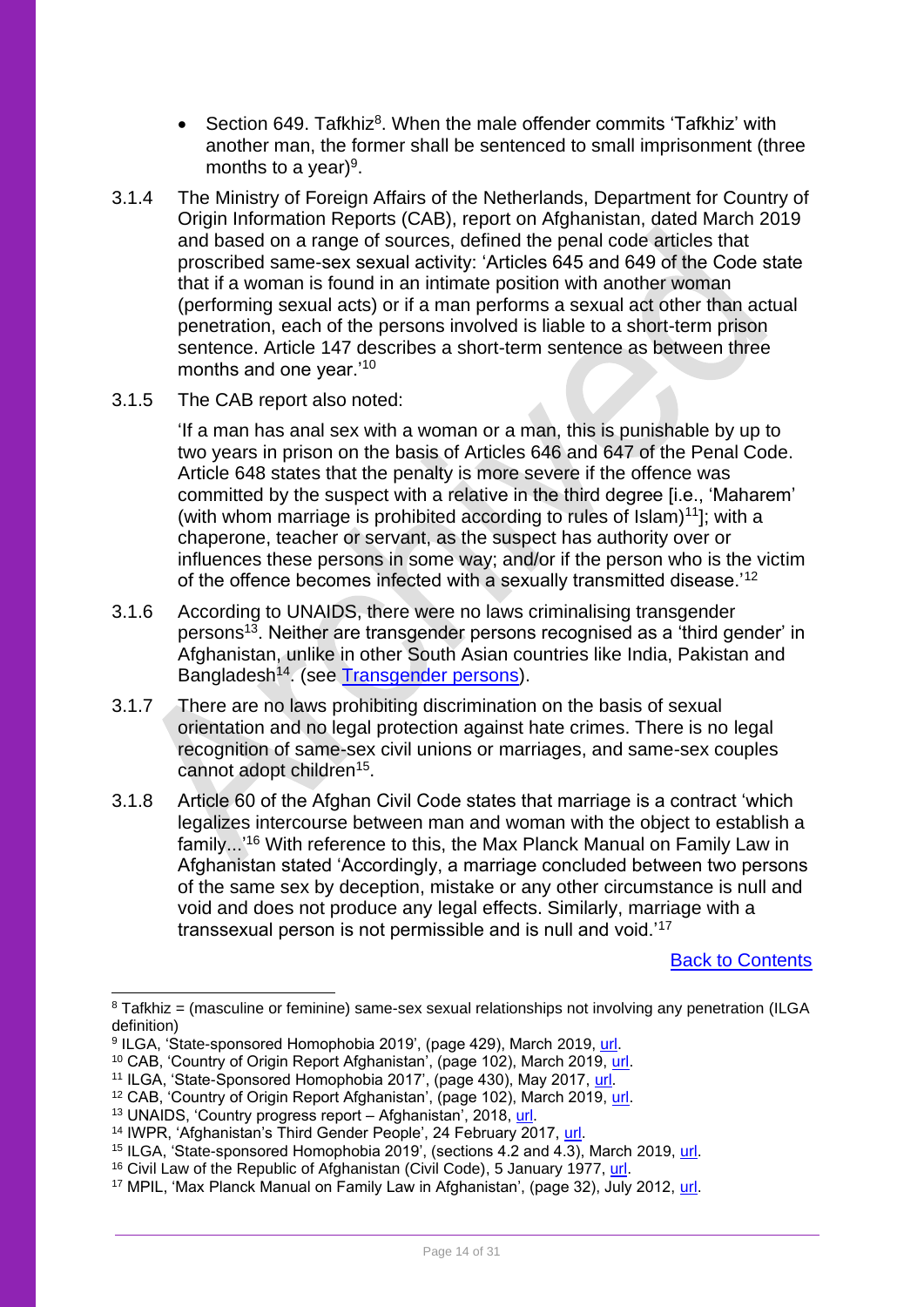#### <span id="page-14-0"></span>3.2 Sharia and customary law

- 3.2.1 Where no other laws exist, Article 130 of the Constitution allows recourse to be made to Islamic (Sharia) law<sup>18</sup>.
- 3.2.2 According to a general paper on Sharia law and LGBT rights, not specifically relating to Afghanistan, by Javaid Rehman and Eleni Polymenopoulou of the Brunel Law School, published in 2013 in the Fordham International Law Journal, 'Regarding the punishment for homosexuality, there is a consensus among the four leading Sunni schools of thought and most Islamic scholars that homosexual acts are a major sin (fahicha) and may be punishable by death<sup>'19</sup>
- 3.2.3 The Journal paper noted '[F]or Islamic scholars who consider that the punishment of homosexuality is equivalent to the punishment for zina [sexual intercourse outside marriage<sup>20</sup>, the death sentence, provided the evidentiary requirements are met, may be also applied; married men who are offenders of zina (muhsan) face a mandatory death sentence, while flogging is applied to unmarried men (ghayr muhsan).<sup>'21</sup>
- 3.2.4 In 2015, Huff Post's RYOT reported 'According to many Afghan religious scholars and leaders, it's abhorrent and forbidden to profess love for another man. However, a sexual relationship with a male, approached from purely carnal desire, is not only permissible but considered a preferable alternative to the perceived horror of pre-marital sex with a woman, a crime known as "Zina".'<sup>22</sup>
- 3.2.5 In its 'Child Notice Afghanistan', dated 2018, the UN Children's Fund (UNICEF) quoted a legal expert, Mr Ezmarey Osmani from Afghanistan, on both customary and Sharia law:

'One of the reasons that LGBTs are not recognized in the Afghan law is that it contradicts Sharia and Islamic teachings. There is no mention of LGBTs in Quran or Hadiths and thus it is not recognized in our judicial system. Even if someone is born transgender, the person itself and the family will not disclose it to others as it will be some kind of social stigma for the person and the family. The other issue has to do with rights as the right to marriage, the right to custody of children, right to inheritance and many other issues. It will create many complications within the law and Sharia. For this reason it is easier to divide persons between male and female.<sup>'23</sup>

- 3.2.6 In February 2017, the Institute of War and Peace Reporting (IWPR) 'Despite widespread prejudice, Islamic scholars said that there was no basis in Sharia for discriminating again [sic] third gender people.'<sup>24</sup> (see [Transgender](#page-19-1)  [persons\)](#page-19-1).
- 3.2.7 In addition to codified and Islamic law, the Max Planck Manual on Family Law in Afghanistan referred to customary law, describing it as 'a collection of

<sup>18</sup> 'Constitution of Afghanistan', 26 January 2004, [url.](http://www.afghanembassy.com.pl/afg/images/pliki/TheConstitution.pdf)

<sup>&</sup>lt;sup>19</sup> Fordham International Law Journal, 'Is Green a Part of the Rainbow?', (page 12), 2013, [url.](https://ir.lawnet.fordham.edu/cgi/viewcontent.cgi?article=2322&context=ilj)

<sup>&</sup>lt;sup>20</sup> CW4WA, 'Women and the Rule of Law in Afghanistan', (page 2), n.d.,  $url$ .

<sup>&</sup>lt;sup>21</sup> Fordham International Law Journal, 'Is Green a Part of the Rainbow?', (page 12), 2013, [url.](https://ir.lawnet.fordham.edu/cgi/viewcontent.cgi?article=2322&context=ilj)

<sup>&</sup>lt;sup>22</sup> Huff Post RYOT, 'Hand Covers Bruise: The Destruction of Afghanistan's Boys', 6 June 2015, [url.](https://medium.com/ryot-news/hand-covers-bruise-the-destruction-of-afghanistan-s-boys-e4c6db2b7f7f)

<sup>23</sup> UNICEF, 'Child Notice Afghanistan; 2018, (page 39), 2018, [url.](https://www.ecoi.net/en/file/local/2004819/UNC+Rapport+Child+Notice_Afghanistan+EN+%282018%29+FINAL.pdf)

<sup>&</sup>lt;sup>24</sup> IWPR, 'Afghanistan's Third Gender People<sup>'</sup>, 24 February 2017, [url.](https://iwpr.net/global-voices/afghanistans-third-gender-people)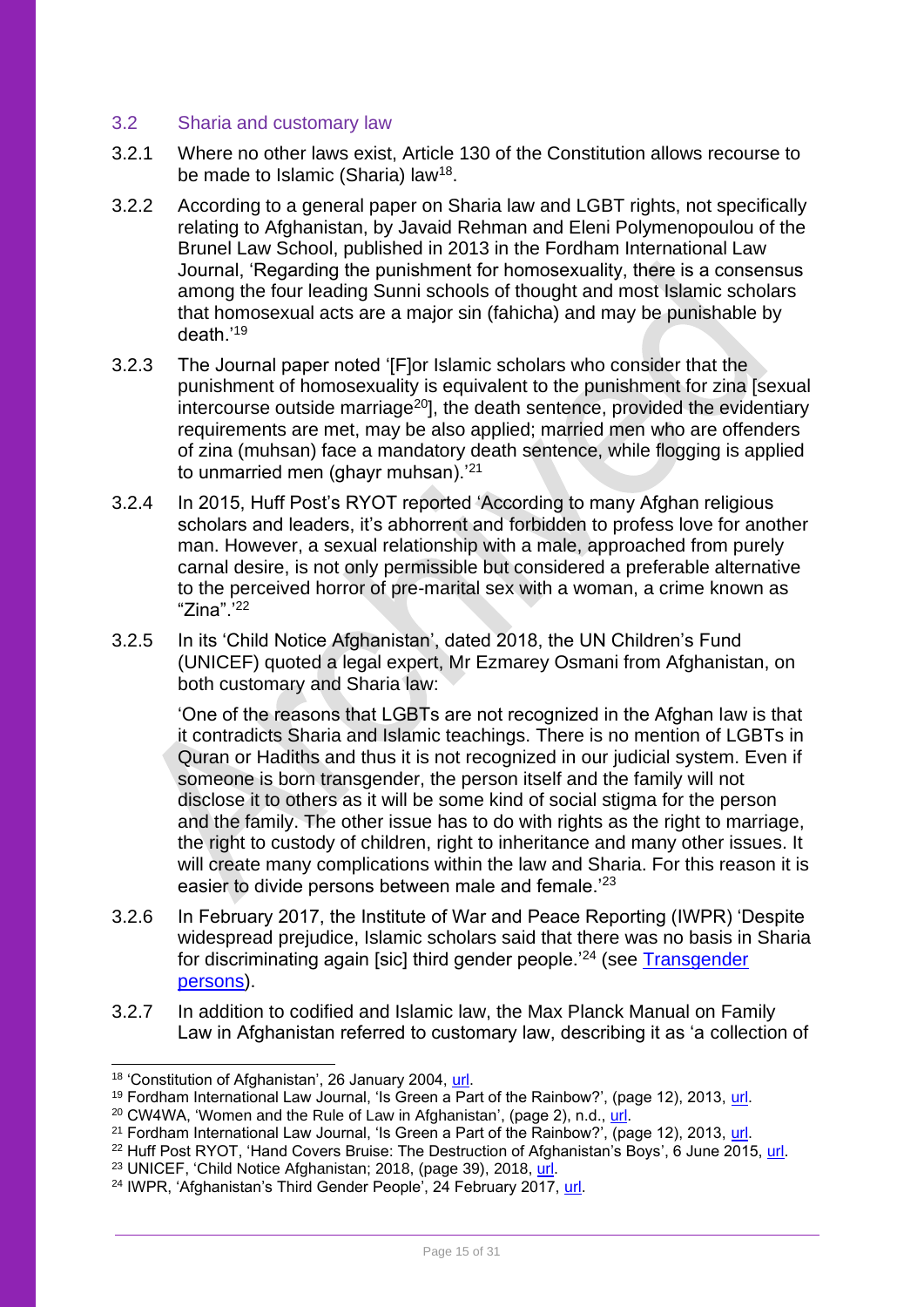standards which are culturally and ethnically valid for the adherents of a particular group as accepted norms', which was widely used by local shuras and jirgas (tribal councils) to settle disputes<sup>25</sup>.

[Back to Contents](#page-4-0)

Section 4 updated: 13 November 2019

#### <span id="page-15-0"></span>**4. State attitudes and treatment**

#### <span id="page-15-1"></span>4.1 Government views

- 4.1.1 The Government of Afghanistan rejected a recommendation made in the UN Human Rights Council (UNHRC) Universal Periodic Review (UPR) 2014 to ensure non-discrimination on the basis of sexual orientation and gender identity and repeal the provisions of the penal code which criminalise sexual relations between consenting adults of the same sex<sup>26 27</sup>.
- 4.1.2 Ariana News noted, in a report dated 1 December 2015, that 'Afghan minister of Public Health in celebration of World AIDS Day declared that despite gains in controlling the spread of Human Immunodeficiency Virus (HIV), the disease has continued to spread at an alarming rate and the main cause is homosexuality among men.<sup>'28</sup>

[Back to Contents](#page-4-0)

#### <span id="page-15-2"></span>4.2 Law enforcement

- 4.2.1 The Swedish International Development Cooperation Agency (Sida) noted in a report dated November 2014, 'Sharia law based punishment is more likely to occur in isolated, rural communities. In the cities, persons convicted of homosexuality are generally sentenced to prison.'<sup>29</sup>
- 4.2.2 However, according to confidential sources cited in the March 2019 CAB report 'As far as is known, the Afghan government has not initiated criminal proceedings and/or imposed penalties either in cases of voluntary sexual acts between persons of the same sex, or in cases where one of the persons involved was a minor.' According to one of the sources, no such punishments had occurred since the fall of the Taliban in 2001<sup>30</sup>. In correspondence with the Country Policy and Information Team (CPIT), dated 10 January 2017, an official at the Foreign and Commonwealth Office (FCO) considered that the lack of appetite to prosecute did not indicate an increased openness to homosexuality<sup>31</sup>.
- 4.2.3 Whilst there were no formal accounts of women in prison for being lesbian, Dr Orzala Ashraf Nemat, Senior Teaching Fellow at the School of Oriental and African Studies (SOAS), indicated, in her Independent Advisory Group on Country Information (IAGCI)-commissioned review of the February 2016 version of the Home Office country information and guidance on

<sup>25</sup> MPIL, 'Max Planck Manual on Family Law in Afghanistan', (page 3), July 2012, [url.](http://www.mpipriv.de/files/pdf3/max_planck_manual_on_afghan_family_law_english.pdf)

<sup>&</sup>lt;sup>26</sup> UNHRC, 'Report of the Working Group on the UPR', (para 138.11), 4 April 2014, [url.](http://www.refworld.org/docid/539064f14.html)

<sup>&</sup>lt;sup>27</sup> UNHRC, 'Report of the Working Group on the UPR Addendum', 16 June 2014,  $\overline{u}$ 

<sup>&</sup>lt;sup>28</sup> Ariana News, Homosexuality among men causes HIV continues...', 1 December 2015, [url.](http://ariananews.af/latest-news/homosexuality-among-men-causes-hiv-continues-to-spread-in-afghanistan/)

<sup>&</sup>lt;sup>29</sup> Sida, 'The rights of LGBTI persons in Afghanistan', (page 1), November 2014, [url.](https://www.sida.se/globalassets/sida/eng/partners/human-rights-based-approach/lgbti/rights-of-lgbt-persons-afghanistan.pdf)

<sup>&</sup>lt;sup>30</sup> CAB, 'Country of Origin Report Afghanistan', (page 102), March 2019, [url.](https://www.rijksoverheid.nl/documenten/ambtsberichten/2019/03/01/algemeen-ambtsbericht-afghanistan)

<sup>&</sup>lt;sup>31</sup> FCO, correspondence with CPIT, 10 January 2017, [Annex A.](#page-29-0)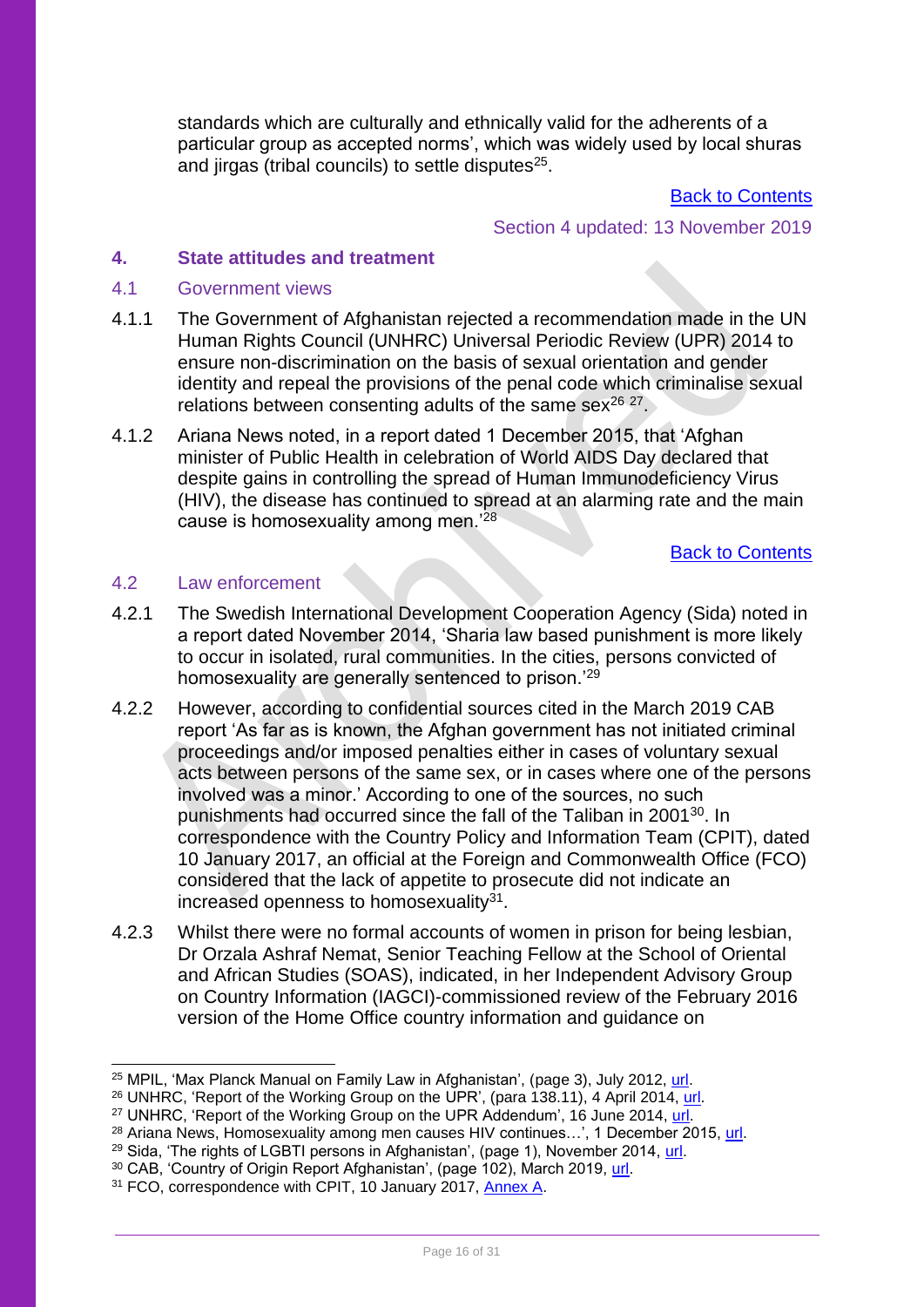Afghanistan: Sexual Orientation and Gender Identity, that there was a risk that a woman convicted of such would face imprisonment $^{32}$ .

#### [Back to Contents](#page-4-0)

### <span id="page-16-0"></span>4.3 Treatment by the police

- 4.3.1 The USSD report for 2018 observed 'Members of the LGBTI community reported they continued to face arrest by security forces...<sup>33</sup> Freedom House noted in its report, Freedom in the World 2019, that LGBT persons faced abuse by the police<sup>34</sup>. In September 2017, while reporting on gay men in Afghanistan, Radio Free Europe Radio Liberty (RFERL) recited a young man from the western Afghan city of Farah, who said 'gay men are wary of police, who he says frequently demand money or sexual favors if they come across a gay man. "We have to do it – otherwise they threaten to tell our families".<sup>'35</sup>
- 4.3.2 In November 2011, reporting on the harassment by police of a male crossdresser, The Guardian identified the term 'ezak' as 'a vague but deeply derogatory noun referring to anything from a eunuch or a hermaphrodite to a transvestite or a male homosexual.'<sup>36</sup> (see [Transgender persons\)](#page-19-1).
- 4.3.3 According to the Australian Government's Department of Foreign Affairs and Trade (DFAT) report on Afghanistan, dated June 2019, '… there have been frequent credible reports that individuals perceived to be homosexual (almost exclusively males) have continuing difficulties with the police, including harassment and/or arrest (usually on spurious charges).'<sup>37</sup>
- 4.3.4 ILGA noted 'Police violence is not uncommon, which includes the use of "honey traps" to arrest persons because of their perceived sexual orientation.'<sup>38</sup> The IWPR reported in February 2017 on transgender ('third gender') persons, where one transgender woman said they risked sexual exploitation by the police<sup>39</sup> (see [Transgender persons\)](#page-19-1).

[Back to Contents](#page-4-0)

#### <span id="page-16-1"></span>4.4 Ombudsman/complaints mechanism(s)

4.4.1 ILGA noted in its 2019 report that 'Although a senior member of Afghanistan Independent Human Rights Commission (AIHRC) attended the Workshop on the Role of NHRIs [National Human Rights Institutions] in Promoting and Protecting the Rights and Health of LGBTI in Asia and the Pacific in 2015, there has been no mention of sexual orientation or SOGI in the work of that Commission, or in its 2018 submission to the Universal Periodic Review.'<sup>40</sup>

See also [Civil society and NGOs.](#page-23-1)

<sup>&</sup>lt;sup>32</sup> IAGCI, 'Inspection of Country of Origin Information November 2016 Report, (page 144), [url.](https://assets.publishing.service.gov.uk/government/uploads/system/uploads/attachment_data/file/614322/Inspection-of-Country-of-Origin-Information_November-2016.pdf)

 $33$  USSD, 'Country Report on Human Rights Practices for 2018', (page 37), 13 March 2019, [url.](https://www.state.gov/wp-content/uploads/2019/03/AFGHANISTAN-2018.pdf)

<sup>&</sup>lt;sup>34</sup> Freedom House, 'Freedom in the World 2019', (Section F4), [url.](https://freedomhouse.org/report/freedom-world/2019/afghanistan)

<sup>35</sup> RFERL, "Fake Life": Being Gay In Afghanistan', 12 September 2017, [url.](https://www.rferl.org/a/afghanistan-being-gay-fake-life/28731934.html)

<sup>36</sup> Guardian, 'Will Afghanistan learn that cross-dressers are not criminals?', 13 November 2011, [url.](http://www.theguardian.com/commentisfree/2011/nov/13/cross-dressing-afghanistan-transvestite)

<sup>&</sup>lt;sup>37</sup> DFAT, 'Country Information Report Afghanistan', (para 3.70), 27 June 2019, [url.](https://dfat.gov.au/about-us/publications/Documents/country-information-report-afghanistan.pdf)

<sup>&</sup>lt;sup>38</sup> ILGA, 'State-sponsored Homophobia 2019', (page 430), March 2019, <u>url</u>.

<sup>&</sup>lt;sup>39</sup> IWPR, 'Afghanistan's Third Gender People', 24 February 2017, [url.](https://iwpr.net/global-voices/afghanistans-third-gender-people)

<sup>40</sup> ILGA, 'State-sponsored Homophobia 2019', (page 431), March 2019, [url.](https://ilga.org/downloads/ILGA_State_Sponsored_Homophobia_2019.pdf)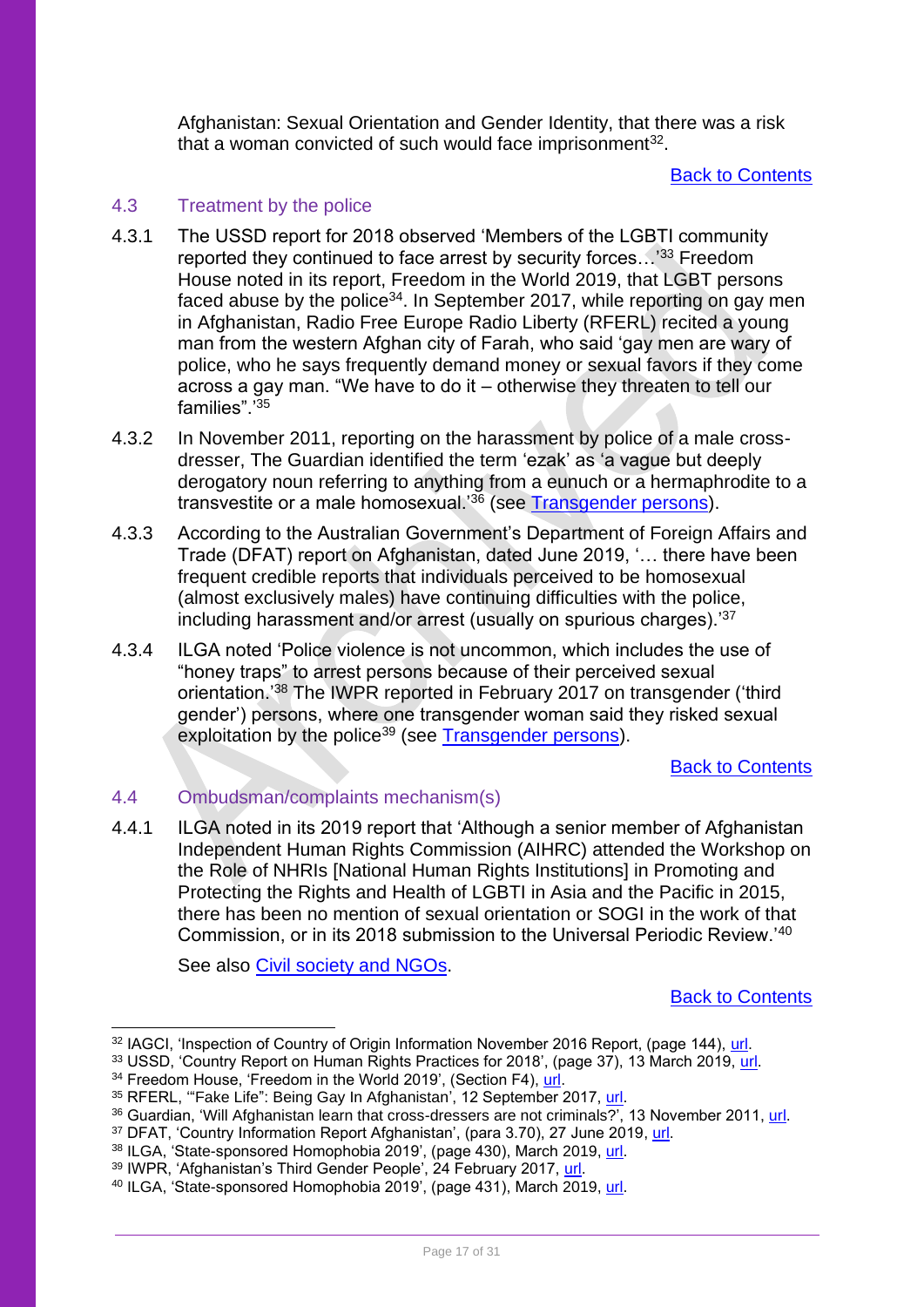#### <span id="page-17-0"></span>**5. Societal attitudes and treatment**

#### <span id="page-17-1"></span>5.1 Societal norms

5.1.1 Reporting on the rights of LGBTI persons in Afghanistan, Sida stated in November 2014, in regard to the general situation, that:

'LGBTI persons in Afghanistan have a very narrow space to live their lives freely. Common law and sharia law criminalise same-sex sexual relations, and the acceptance of non-conforming sexual orientation and gender identity is low. The situation of gender division and the oppression of women are obstacles for all genders, but especially lesbian women, to find spaces to live freely. Homosexuality is often associated with sexual abuse, paedophilia and prostitution. The inability to differentiate between consensual sex between adults and sexual abuse is common and trickles down into the nation's legal system. Conservative values and a high rate of violence by family members towards LGBTI persons who break gender roles are obstacles for those who have non-conforming sexuality or gender expressions, as well as women and men who oppose arranged marriages or domestic violence.'<sup>41</sup>

- 5.1.2 In October 2016, BBC News produced a brief interview with four Afghans with different sexual orientation. The report noted that all those who spoke to the BBC '... share the problem of family pressure to get married to a partner from the opposite sex and conform to the norms of traditional Afghan society.' Also speaking to the BBC, Dr Niaz Shah of Hull University in the UK, an expert in Afghan and Islamic law, said that '[W]hile homosexuality was and is practised in Afghan society in a variety of male-male relationships, people do not see themselves as gay and often go on to marry women. The concept of gay love is alien to Afghan society.<sup>'42</sup>
- 5.1.3 Although reports on lesbians were few, the BBC report confirmed their presence in Afghanistan and noted that, despite still living at home, one woman stated that her parents and siblings had no idea she was a lesbian. The woman told the BBC '"There are lots of lesbian women but they can't talk about it openly... In Afghanistan, being lesbian is seen as un-Islamic. If people found out, the result would be death. My family must never know".'<sup>43</sup>

For the general situation on women see the [Country Information and](https://www.gov.uk/government/publications/afghanistan-country-information-and-guidance)  [Guidance Afghanistan: Women fearing gender-based harm and violence.](https://www.gov.uk/government/publications/afghanistan-country-information-and-guidance)

- 5.1.4 In correspondence dated 10 January 2017, an official FCO stated that '[H]omosexuality remains wholly taboo in Afghanistan. Conservative values and culture are deeply-embedded, particularly in rural communities, and changes in attitude and behaviour are certainly not in pace with other work to strengthen Afghan institutions for governance, rule of law and human rights.'<sup>44</sup>
- 5.1.5 In addition, the FCO official stated 'There is very little space in Afghan society, in any location, to be an individual that openly identifies as LGB&T.

<sup>&</sup>lt;sup>41</sup> Sida, 'The rights of LGBTI persons in Afghanistan', (page 1), November 2014, [url.](https://www.sida.se/globalassets/sida/eng/partners/human-rights-based-approach/lgbti/rights-of-lgbt-persons-afghanistan.pdf)

<sup>&</sup>lt;sup>42</sup> BBC News, 'Afghanistan LGBT community living under threat of death', 7 October 2016, [url.](http://www.bbc.co.uk/news/world-asia-36884732)

<sup>43</sup> BBC News, 'Afghanistan LGBT community living under threat of death', 7 October 2016, [url.](http://www.bbc.co.uk/news/world-asia-36884732)

<sup>44</sup> FCO, correspondence with CPIT, 10 January 2017, [Annex A.](#page-29-0)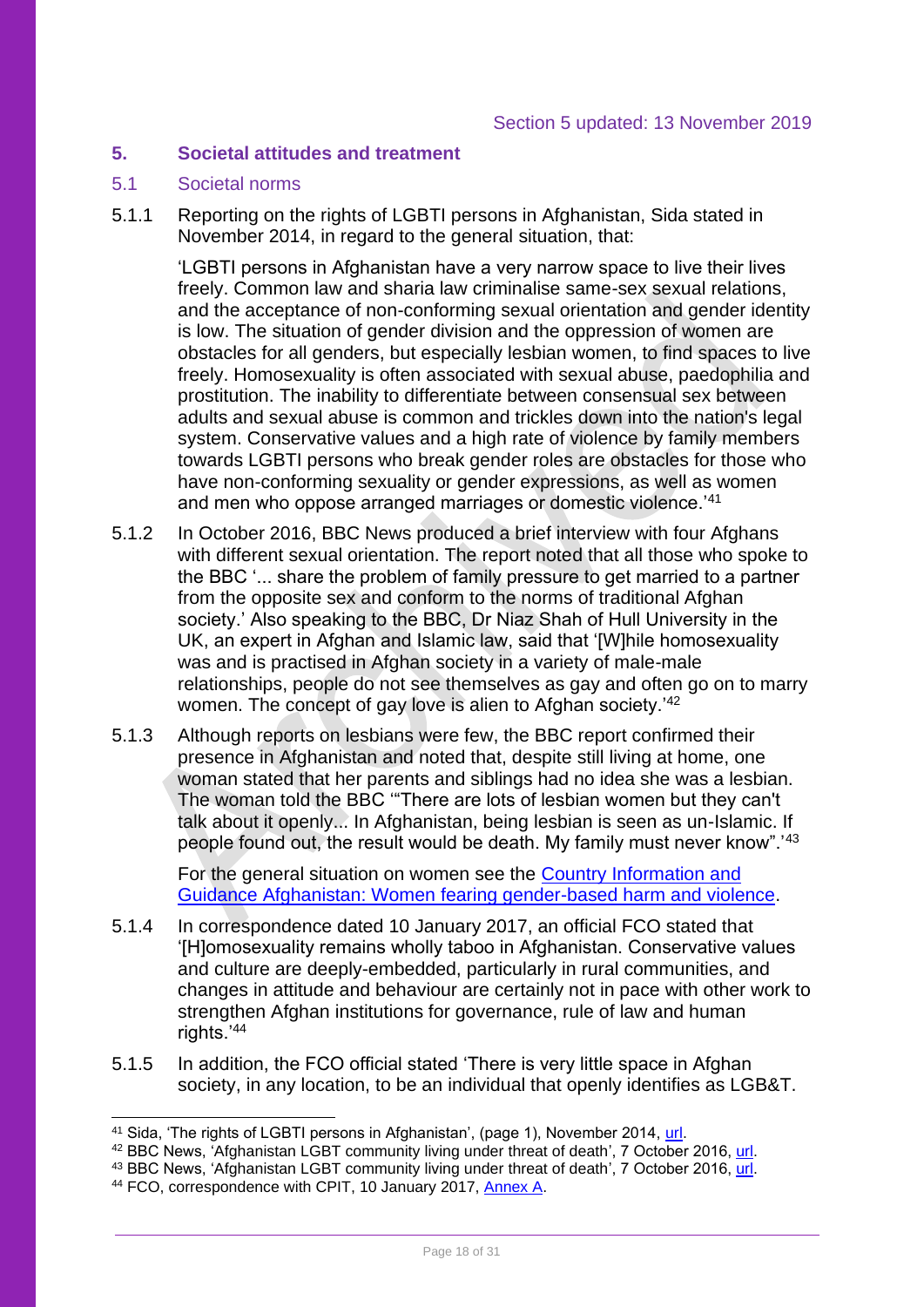Social attitudes and the legal position of homosexuality means that the only option for a homosexual individual, in all but the very rarest of cases, would be to conceal their sexual orientation to avoid punishment.<sup>'45</sup>

5.1.6 In December 2017, the European Asylum Support Office (EASO) published a report on individuals targeted under societal and legal norms. The EASO report cited a range of sources and, regarding LGBTI persons:

'Although male same-sex behaviours in Afghanistan occur in a range of divergent cultural contexts and circumstances, sexual orientation as an identity issue is not accepted; same-sex practices remain hidden and are highly stigmatised if mentioned publicly. Gender identity and sexual orientation that fall out of the main stream are often seen by Afghan society to be synonymous or associated with prostitution and sexual abuse, or, through a wider lens of socio-cultural constructions of the "masculine male" versus the dishonourable "non-male" categories: superior to women and to the stigmatised "beardless youth" or "feminised" male. Although same-sex acts are condemned by Islam, they may be tolerated when they are "invisibilised" by males conforming to "honourable" roles of husbands and fathers.'<sup>46</sup> (see [Men who have sex with men \(MSM\)\)](#page-18-0).

- 5.1.7 RFERL interviewed several gay Afghan men inside Afghanistan for a 2017 article who described themselves as having to lead secret, double lives, meeting secretly in parks, gyms, underground cafes and guest houses and in cars during the night. Described as 'heterosexuals in public and homosexuals in private', the men were still expected to marry and follow traditional social norms<sup>47</sup>.
- 5.1.8 Though widely seen as taboo, indecent and un-Islamic<sup>48 49</sup>, ILGA noted in its 2019 report 'same-sex sexual relations, both amongst men and amongst women (vastly under-reported) are not uncommon in the country. A researcher noted [in 2016] that men in Afghanistan would sometimes have consensual same-sex sexual relations, though they would not identify as gay in the Western sense; these relations are culturally accepted, as encapsulated in a common phrase that "women are for babies, men are for sex".'<sup>50</sup>
- 5.1.9 DFAT noted 'There is no societal understanding or acceptance towards consenting adults who consciously embrace same-sex attraction (or alternative gender identity) as a key part of their personal identity.'<sup>51</sup>

[Back to Contents](#page-4-0)

## <span id="page-18-0"></span>5.2 Men who have sex with men (MSM)

5.2.1 A detailed article published in 2002 in the Los Angeles Times provided an insight into homosexuality in Afghanistan and associated identity issues faced by men who have sex with men (MSM). The report indicated that

<sup>45</sup> FCO, correspondence with CPIT, 10 January 2017, [Annex A.](#page-29-0)

<sup>46</sup> EASO, 'Individuals targeted under societal and legal norms', (page 64), December 2017, [url.](https://coi.easo.europa.eu/administration/easo/PLib/Afghanistan_targeting_society.pdf)

<sup>&</sup>lt;sup>47</sup> RFERL, "Fake Life": Being Gay In Afghanistan', 12 September 2017, [url.](https://www.rferl.org/a/afghanistan-being-gay-fake-life/28731934.html)

<sup>&</sup>lt;sup>48</sup> USSD, 'Country Report on Human Rights Practices for 2018', (page 37), 13 March 2019, <u>url</u>.

<sup>&</sup>lt;sup>49</sup> CAB, 'Country of Origin Report Afghanistan', (page 102), March 2019, <u>url</u>.

<sup>&</sup>lt;sup>50</sup> ILGA, 'State-sponsored Homophobia 2019', (page 430), March 2019, [url.](https://ilga.org/downloads/ILGA_State_Sponsored_Homophobia_2019.pdf)

<sup>&</sup>lt;sup>51</sup> DFAT, 'Country Information Report Afghanistan', (para 3.71), 27 June 2019, [url.](https://dfat.gov.au/about-us/publications/Documents/country-information-report-afghanistan.pdf)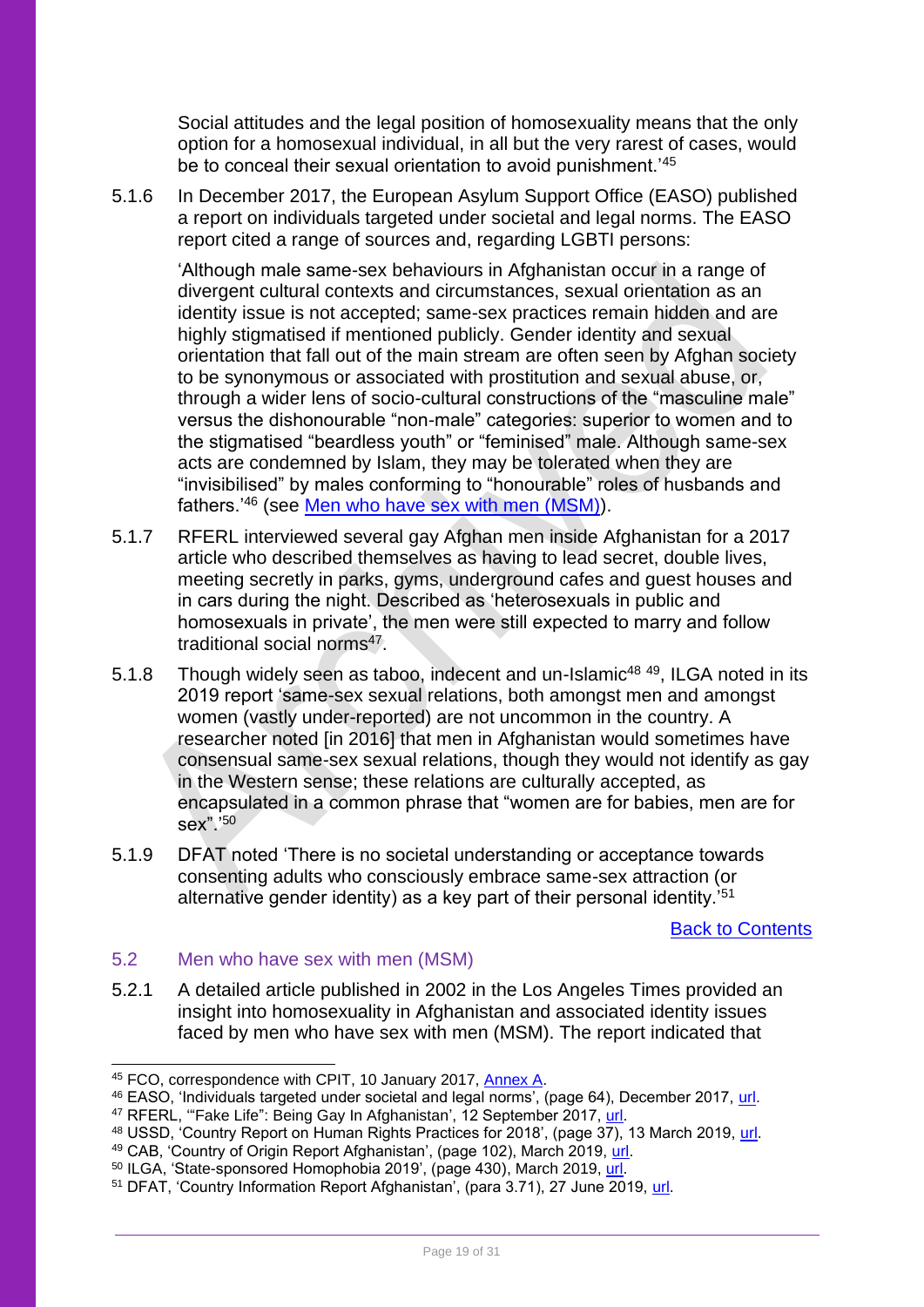liaisons between men were widespread in Afghanistan due to the level of sexual repression in society, blurring the distinction between MSM and those who engage in homosexual sex and identify as gay<sup>52</sup>. As noted by ILGA in 2019, same-sexual relations between men were relatively common<sup>53</sup> and, according to the EASO report of 2017, occurred across different cultural contexts and circumstances<sup>54</sup>.

[Back to Contents](#page-4-0)

#### <span id="page-19-0"></span>5.3 Bacha bazi

- 5.3.1 Bacha bazi ('boy play') is not recognised as homosexuality but is a form of child exploitation and sexual abuse. The new Penal Code criminalises this practice<sup>55</sup>.
- 5.3.2 See the [Country Policy and Information Note Afghanistan: Unaccompanied](https://www.gov.uk/government/publications/afghanistan-country-policy-and-information-notes)  [minors](https://www.gov.uk/government/publications/afghanistan-country-policy-and-information-notes) for further information.

[Back to Contents](#page-4-0) 

### <span id="page-19-1"></span>5.4 Transgender persons

- 5.4.1 An article published in February 2008 in the Seattle Times referred to the important role that eunuchs and cross-dressers have traditionally played in the culture of Pashtuns, cited as the main ethnic group in Pakistan's northern tribal areas and in the southern half of Afghanistan<sup>56</sup>. According to an April 2002 report in the Los Angeles Times on homosexuality in Afghanistan many Pashtun men wear kohl pencil, henna their nails and wear 'high-heeled sandals'57. Dr Orzala Ashraf Nemat indicated, in her October 2016 IAGCIcommissioned review of the February 2016 version of the country information and guidance on Afghanistan: Sexual Orientation and Gender Identity, that the prevalence of homosexuality was not isolated to Pashtun culture<sup>58</sup>.
- 5.4.2 The Lahore Times reported in February 2013 on a 16-year-old girl, Niaz Bibi, from Kunar province who, after realising 'changes' were taking place in her body, was identified by a doctor as being 70% male. Niaz, who changed her name to Emanullah, cut her hair, wore 'boy's' clothes, and had minor surgery to complete the transition, and was accepted as a boy by his father, who already had 11 daughters<sup>59</sup>.
- 5.4.3 Investigative reporter and author, Jenny Nordberg, published a report in the Guardian on 22 September 2014. She described the practice of 'bacha posh', literally translated from Dari for a girl 'dressed like a boy', whereby a family in Afghanistan discreetly raise their girl child as a boy. Describing the prevalence and reasons behind the tradition, which cuts across ethnic and geographical lines, Nordberg noted:

<sup>52</sup> Los Angeles Times, 'Kandahar's Lightly Veiled Homosexual Habits'iagci, 3 April 2002, [url.](http://articles.latimes.com/2002/apr/03/news/mn-35991)

<sup>53</sup> ILGA, 'State-sponsored Homophobia 2019', (page 430), March 2019, [url.](https://ilga.org/downloads/ILGA_State_Sponsored_Homophobia_2019.pdf)

<sup>54</sup> EASO, 'Individuals targeted under societal and legal norms', (page 64), December 2017, [url.](https://coi.easo.europa.eu/administration/easo/PLib/Afghanistan_targeting_society.pdf)

<sup>55</sup> CAB, 'Country of Origin Report Afghanistan', (page 84), March 2019, [url.](https://www.rijksoverheid.nl/documenten/ambtsberichten/2019/03/01/algemeen-ambtsbericht-afghanistan)

<sup>56</sup> Seattle Times, 'Pakistani Pashtuns get their groove back', 27 February 2008, [url.](http://www.seattletimes.com/nation-world/pakistani-pashtuns-get-their-groove-back-8212-cross-dressing-artists/)

<sup>57</sup> Los Angeles Times, 'Kandahar's Lightly Veiled Homosexual Habits'iagci, 3 April 2002, [url.](http://articles.latimes.com/2002/apr/03/news/mn-35991)

<sup>58</sup> IAGCI, 'Inspection of Country of Origin Information November 2016 Report, (page 31), [url.](https://assets.publishing.service.gov.uk/government/uploads/system/uploads/attachment_data/file/614322/Inspection-of-Country-of-Origin-Information_November-2016.pdf)

 $59$  The Lahore Times, 'Niaz Bibi, 16, becomes a boy, now named Enamullah', 18 February 2013, [url.](http://www.lhrtimes.com/2013/02/18/sixteen-years-old-girl-become-a-boy-in-afghanistan/)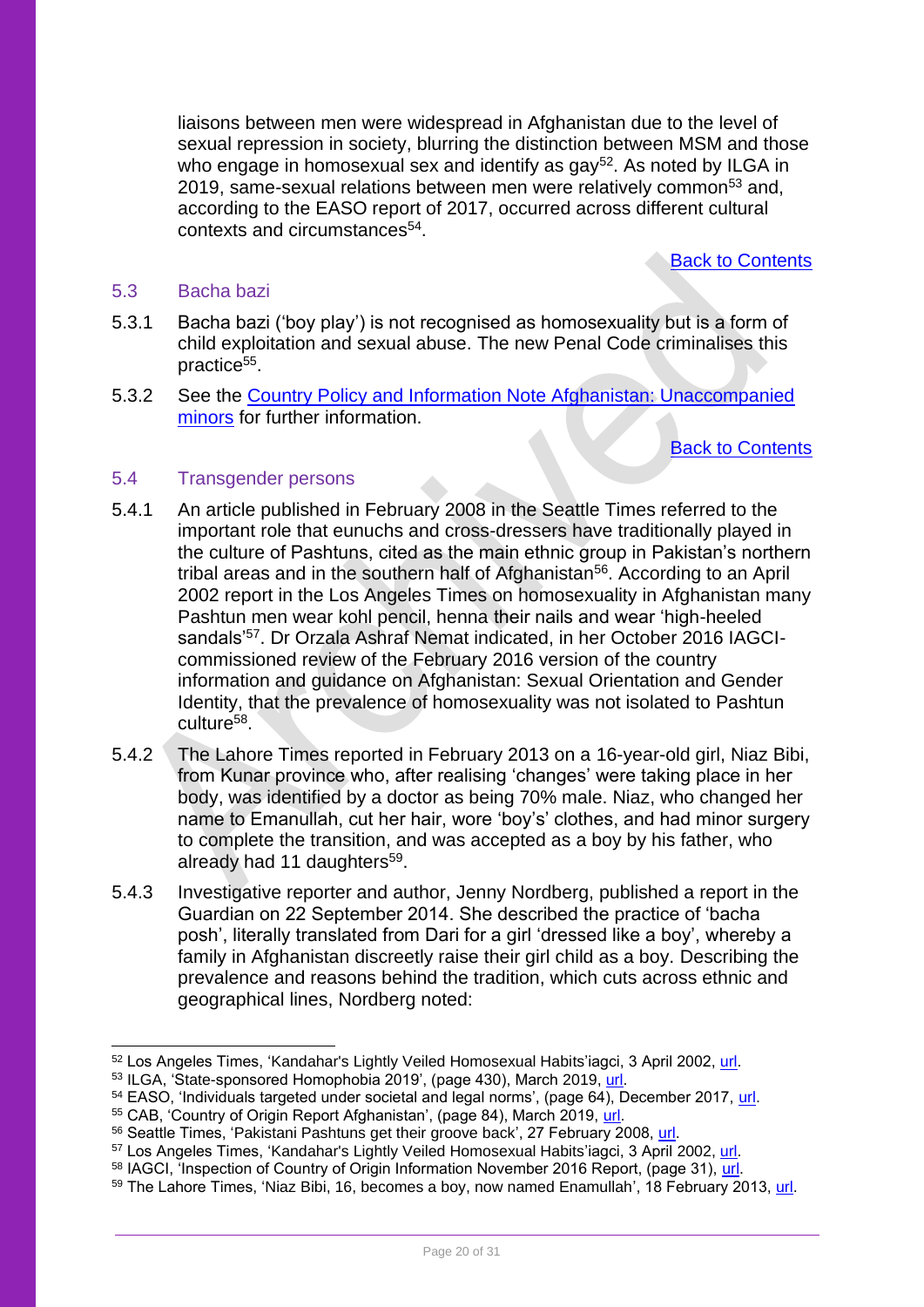'According to Afghan teachers, midwives and doctors, it is "not uncommon" to find a bacha posh in each school or extended family, because it is easier to have access to an education in the most conservative areas, where few girls are able to go to school. The family may also need a child who can move around more, who can work or run errands for the family, or escort sisters. But while Afghan society largely accepts the apparent contradiction of bacha posh in small children, it also requires that all girls eventually follow the path of a "proper" Afghan woman [i.e. marriage and children].<sup>'60</sup>

- 5.4.4 On a similar vein, in 2018 and 2019 other media sources reported on the practice of bacha posh, enabling the girls raised as boys to undertake the roles traditionally available to males<sup>61 62</sup>. However, a National Geographic report of March 2018, which focussed on a family who had raised two of their daughters as boys, noted that the family were forced to move multiple times to avoid harassment and the 'boys' faced verbal abuse, being called anti-Islamic and transsexuals $63$ . CNN noted in June 2019 that, according to the advocacy group, Women for Afghan Women (WAW), it assisted at least two bacha posh cases a year in its women's shelters. WAW added that some bacha posh were abused and made to partake in drinking, dancing and sexual activities<sup>64</sup>. Both reports cited the emotional and psychological difficulties faced by bacha posh when they had to revert to living as women<sup>65</sup> 66 .
- 5.4.5 Dr Nemat noted that transgender persons, also known as eunuchs, were often victims of abuse, and that they danced in the male-only wedding ceremonies. Unlike in Pakistan, transgender persons did not live within their own communities<sup>67</sup>.
- 5.4.6 The IWPR reported in February 2017 that there was no provision to recognise transgender persons as a 'third gender' in Afghanistan, adding 'those who do not conform to gender norms face discrimination and abuse'. They faced sexual exploitation, were often rejected by their families and society and became sex workers to survive<sup>68</sup>.
- 5.4.7 In March 2017, the independent news site, KBR, interviewed a group of transgender women in Nangahar province, who had set up an organisation called Khazina, which in Pashtu means transgender. However, their meetings, as well as wearing women's clothes, had to be kept secret as cross-dressing was considered indecent and they feared repercussions. The report noted that 'Afghanistan's transgender community live in constant fear – of people finding out their real identity, and of the attacks that could follow<sup>'69</sup>

<sup>60</sup> The Guardian, 'The Afghan girls raised as boys', 22 September 2014, [url.](http://www.theguardian.com/lifeandstyle/2014/sep/22/girls-boys-afghanistan-daughters-raised-as-sons-puberty-bacha-posh)

<sup>&</sup>lt;sup>61</sup> National Geographic, 'Inside the Lives of Girls Dressed as Boys in Afghanistan', 2 March 2018, [url.](https://www.nationalgeographic.com/photography/proof/2018/march/bacha-posh-gender-afghanistan/)

 $62$  CNN, 'They wanted a son so much they made their daughter live as a boy', 18 June 2019, [url.](https://edition.cnn.com/2019/06/18/world/bacha-posh-afghanistan-as-equals-intl/index.html)

 $63$  National Geographic, 'Inside the Lives of Girls Dressed as Boys in Afghanistan', 2 March 2018, [url.](https://www.nationalgeographic.com/photography/proof/2018/march/bacha-posh-gender-afghanistan/)  $64$  CNN, 'They wanted a son so much they made their daughter live as a boy', 18 June 2019, [url.](https://edition.cnn.com/2019/06/18/world/bacha-posh-afghanistan-as-equals-intl/index.html)

<sup>65</sup> National Geographic, 'Inside the Lives of Girls Dressed as Boys in Afghanistan', 2 March 2018, [url.](https://www.nationalgeographic.com/photography/proof/2018/march/bacha-posh-gender-afghanistan/)

<sup>66</sup> CNN, 'They wanted a son so much they made their daughter live as a boy', 18 June 2019, [url.](https://edition.cnn.com/2019/06/18/world/bacha-posh-afghanistan-as-equals-intl/index.html)

<sup>&</sup>lt;sup>67</sup> IAGCI, 'Inspection of Country of Origin Information November 2016 Report, (page 31), [url.](https://assets.publishing.service.gov.uk/government/uploads/system/uploads/attachment_data/file/614322/Inspection-of-Country-of-Origin-Information_November-2016.pdf)

<sup>68</sup> IWPR, 'Afghanistan's Third Gender People', 24 February 2017, [url.](https://iwpr.net/global-voices/afghanistans-third-gender-people)

<sup>69</sup> KBR, 'Living a double life as a transgender woman in Afghanistan', 6 March 2017, [url.](https://kbr.id/english/03-2017/living_a_double_life_as_a_transgender_woman_in_afghanistan_/89024.html)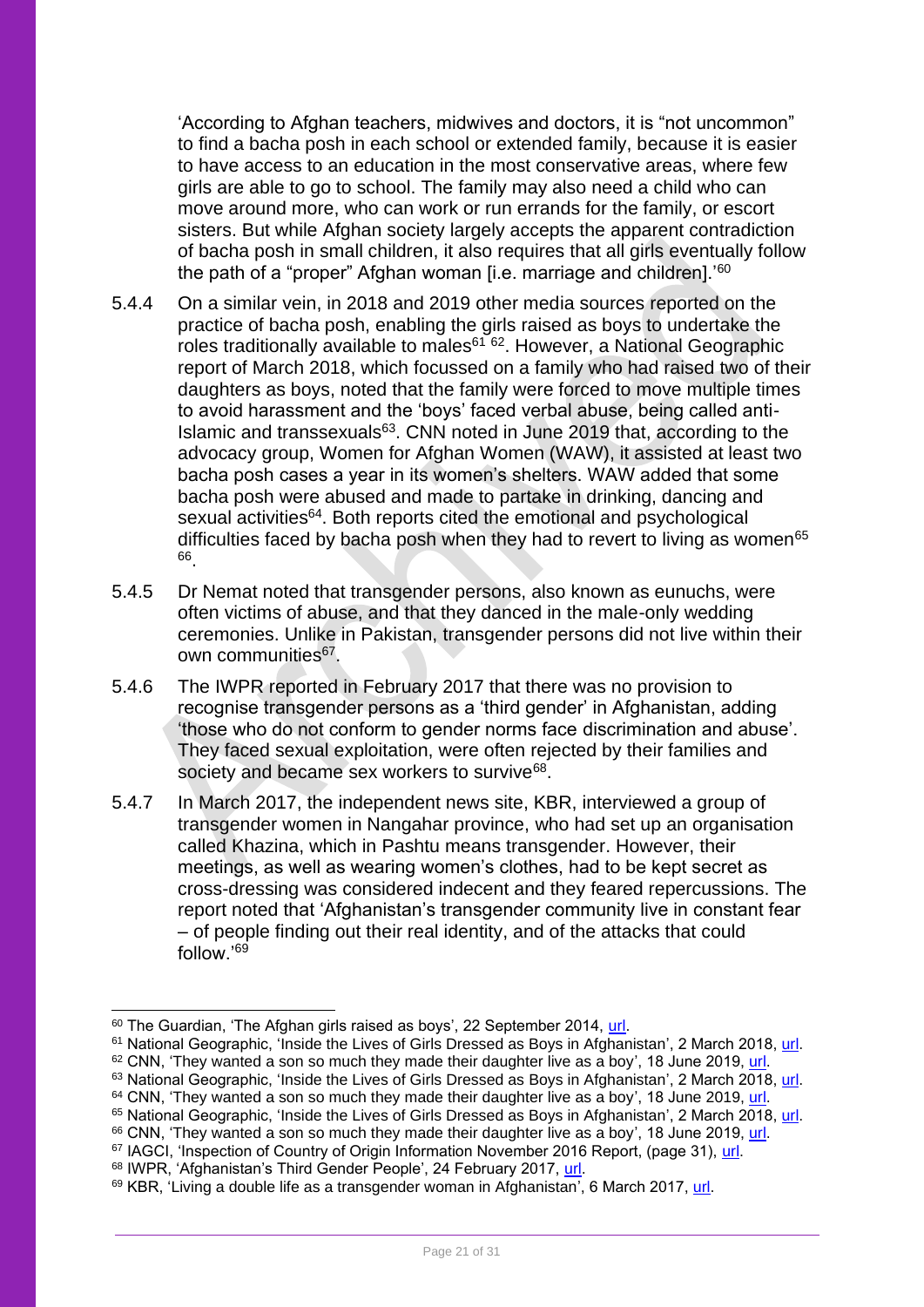#### <span id="page-21-0"></span>5.5 Public and religious views

5.5.1 As reported by the BBC in October 2016, 'Prominent Afghan cleric Shams-ul Rahman told the BBC there was broad consensus amongst scholars that execution was the appropriate punishment if homosexual acts could be proven. "An old wall should fall on them and they should be killed in the harshest of manners," he said.'<sup>70</sup> (see also **Sharia and customary law)**.

[Back to Contents](#page-4-0)

#### <span id="page-21-1"></span>5.6 Violence and discrimination

5.6.1 The USSD report for 2018 noted 'Members of the LGBTI community reported they continued to face... discrimination, assault, rape by society at large.'71

#### 5.6.2 ILGA noted that:

'[A]cross Afghanistan, people who identify as gay or LGBT, particularly if in any way public, are faced with significant discrimination. For instance, in 2013, a gay Afghan man, Nemat Sadat, was the first person to come out publicly on social media, which led to his being pressured to resign from his position as a professor at the American University of Afghanistan and leave the country.

'Following the 2016 shooting by Afghan-born Omar Mateen at a gay club in Florida, USA, a news report found that many Afghans supported his actions on the basis that "homosexuality" was wrong.'<sup>72</sup>

- 5.6.3 According to the UN Assistance Mission in Afghanistan (UNAMA), in 2015 a parallel justice court, overseen by anti-government elements, sentenced three gay men, including one boy who was 17-years-old, to execution by "wall-toppling". The 17-year-old survived and was allowed to live<sup>73</sup>.
- 5.6.4 In December 2018 it was reported in The Straits Times that members of the Afghan National Women's Football team accused Keramuddin Keram, the head of the Afghan Football Federation (AFF) and former governor of Panjshir Province, and other AFF officials of sexual assault, harassment, and discrimination. According to the report, Keram labelled 9 of the players as lesbians and sacked them from the team<sup>74</sup>.

#### [Back to Contents](#page-4-0)

#### <span id="page-21-2"></span>5.7 LGBTI rights activists

5.7.1 The ILGA report noted 'Reports suggest that LGBT advocates largely function underground out of fear of persecution due to the threat of severe punishment.'<sup>75</sup> The December 2017 EASO report, on individuals targeted for transgressing social norms, noted 'In 2013, Nemat Sadat, an Afghan-American university lecturer who is openly gay, received threats and was

<sup>&</sup>lt;sup>70</sup> BBC News, 'Afghanistan LGBT community living under threat of death', 7 October 2016, [url.](http://www.bbc.co.uk/news/world-asia-36884732)

<sup>&</sup>lt;sup>71</sup> USSD, 'Country Report on Human Rights Practices for 2018', (page 37), 13 March 2019, [url.](https://www.state.gov/wp-content/uploads/2019/03/AFGHANISTAN-2018.pdf)

<sup>&</sup>lt;sup>72</sup> ILGA, 'State-sponsored Homophobia 2019', (page 431), March 2019, <u>url</u>.

<sup>&</sup>lt;sup>73</sup> UNAMA, 'Annual Report 2015', (page 51), February 2016, [url.](https://unama.unmissions.org/sites/default/files/poc_annual_report_2015_final_14_feb_2016.pdf)

<sup>74</sup> Straits Times, 'Afghanistan FF staff promised women players…', 16 December 2018, [url.](https://www.straitstimes.com/sport/football/afghanistan-ff-staff-promised-women-players-spots-on-team-in-exchange-for-sex)

<sup>75</sup> ILGA, 'State-sponsored Homophobia 2019', (page 226), March 2019, [url.](https://ilga.org/downloads/ILGA_State_Sponsored_Homophobia_2019.pdf)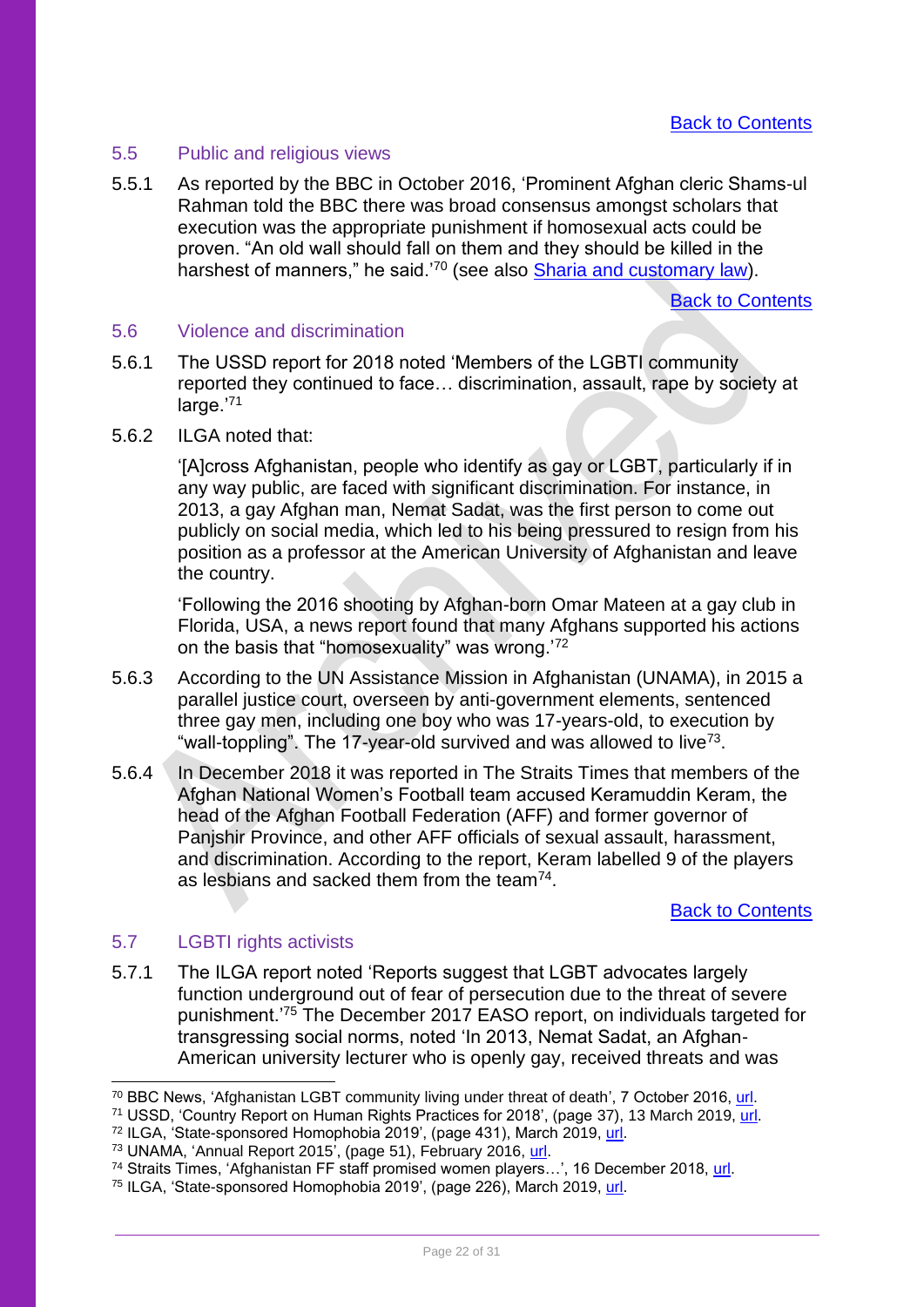forced from his post at the American University of Afghanistan (AUAF), reportedly due to his online LGBT activism and public comments about his sexual orientation. He describes himself as the first openly gay public figure and LGBTI advocate in Afghanistan.'<sup>76</sup> (see also [Violence and](#page-21-1)  [discrimination\)](#page-21-1)

[Back to Contents](#page-4-0)

#### <span id="page-22-0"></span>5.8 Gay 'scene' or 'community'

5.8.1 Reports indicated that there was no active LGBTI scene or community (see [Societal norms\)](#page-17-1).

[Back to Contents](#page-4-0)

Section 6 updated: 13 November 2019

#### <span id="page-22-1"></span>**6. Access to services**

- 6.1.1 Information on the accessibility to services such as health, employment, housing and education specifically for LGBTI persons was scarce in the sources consulted (see [Bibliography\)](#page-24-1).
- 6.1.2 According to the USSD HR Report 2018, LGBTI persons did not have access to certain health services<sup>77</sup>. DFAT also stated that there were credible reports that of LGBTI persons being restricted from accessing health services<sup>78</sup> and noted there were reports of persons being dismissed from their jobs because of their sexuality<sup>79</sup>.
- 6.1.3 For general information on health care and services in Afghanistan, see the World Health Organization (WHO) report ['Afghanistan Country Office 2019'](http://www.emro.who.int/images/stories/afghanistan/WHO_at_a_Glance_2019_Feb.pdf?ua=1).
- 6.1.4 For general information on education, employment, health care and housing, see the EASO 'COI Report: Afghanistan Key socio-economic indicators. [Focus on Kabul City, Mazar-e Sharif and Herat City'](https://coi.easo.europa.eu/administration/easo/PLib/EASO_COI_Afghanistan_KSEI_April_2019.pdf).

[Back to Contents](#page-4-0)

Section 7 updated: 13 November 2019

#### <span id="page-22-2"></span>**7. LGBT groups, civil society and human rights NGOs**

<span id="page-22-3"></span>7.1 Government recognition of LGBT NGOs

<sup>76</sup> EASO, 'Individuals targeted under societal and legal norms', (page 65), December 2017, [url.](https://coi.easo.europa.eu/administration/easo/PLib/Afghanistan_targeting_society.pdf)

<sup>&</sup>lt;sup>77</sup> USSD, 'Country Report on Human Rights Practices for 2018', (page 37), 13 March 2019, [url.](https://www.state.gov/wp-content/uploads/2019/03/AFGHANISTAN-2018.pdf)

<sup>&</sup>lt;sup>78</sup> DFAT, 'Country Information Report Afghanistan', (para 3.72), 27 June 2019, [url.](https://dfat.gov.au/about-us/publications/Documents/country-information-report-afghanistan.pdf)

<sup>&</sup>lt;sup>79</sup> DFAT, 'Country Information Report Afghanistan', (para 3.72), 27 June 2019, [url.](https://dfat.gov.au/about-us/publications/Documents/country-information-report-afghanistan.pdf)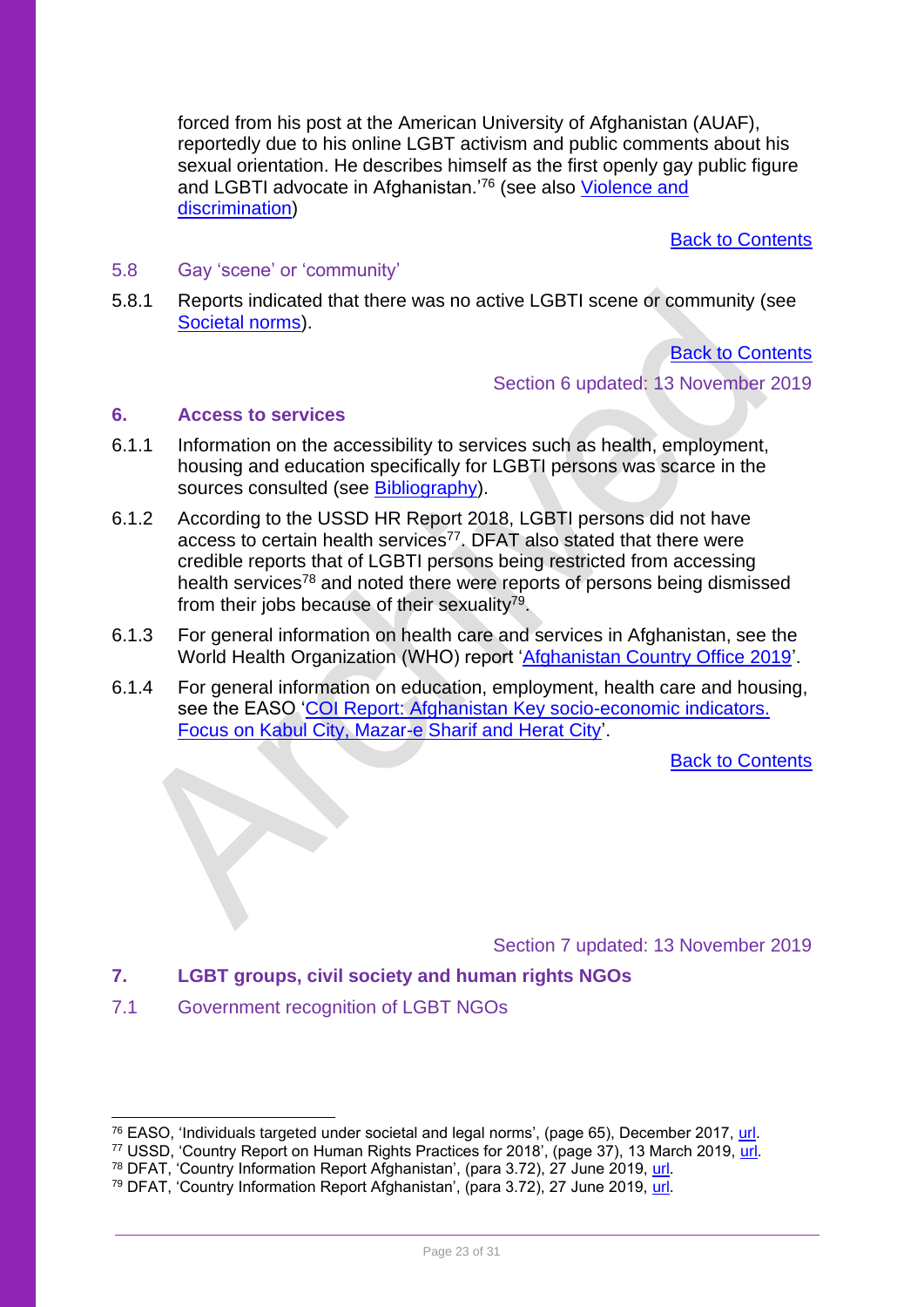7.1.1 The USSD HR Report 2018 stated that 'Organizations devoted to protecting the freedom of LGBTI persons remained underground because they could not legally register with the government.'<sup>80</sup>

[Back to Contents](#page-4-0)

#### <span id="page-23-1"></span>7.2 Civil society and NGOs

- 7.2.1 Dr Orzala Ashraf Nemat indicated in her October 2016 Independent Advisory Group on Country Information (IAGCI)-commissioned review of the February 2016 version of the country information and guidance on Afghanistan: Sexual Orientation and Gender Identity that no organisations in Afghanistan openly or publicly offer support to the LGBT community. However, she added that, LGBT persons, women in particular, would be able to seek help and services from some organisations working in women's health and protection. Such organisations would keep the person's sexual orientation and identity confidential to protect both the person and the organisation $81$ .
- <span id="page-23-0"></span>7.2.2 In February 2017, the IWPR noted '… there is little or no activism on third gender issues in Afghanistan. Even dedicated human rights groups said that they had no information on the subject. The Afghanistan Independent Human Rights Commission (AIHRC) said that discrimination against third gender people was not an issue that they had ever addressed.'<sup>82</sup> (see [Transgender persons\)](#page-19-1).

<sup>80</sup> USSD, 'Country Report on Human Rights Practices for 2018', (page 37), 13 March 2019, [url.](https://www.state.gov/wp-content/uploads/2019/03/AFGHANISTAN-2018.pdf)

<sup>81</sup> IAGCI, 'Inspection of Country of Origin Information November 2016 Report, (page 31), [url.](https://assets.publishing.service.gov.uk/government/uploads/system/uploads/attachment_data/file/614322/Inspection-of-Country-of-Origin-Information_November-2016.pdf)

<sup>82</sup> IWPR, 'Afghanistan's Third Gender People', 24 February 2017, [url.](https://iwpr.net/global-voices/afghanistans-third-gender-people)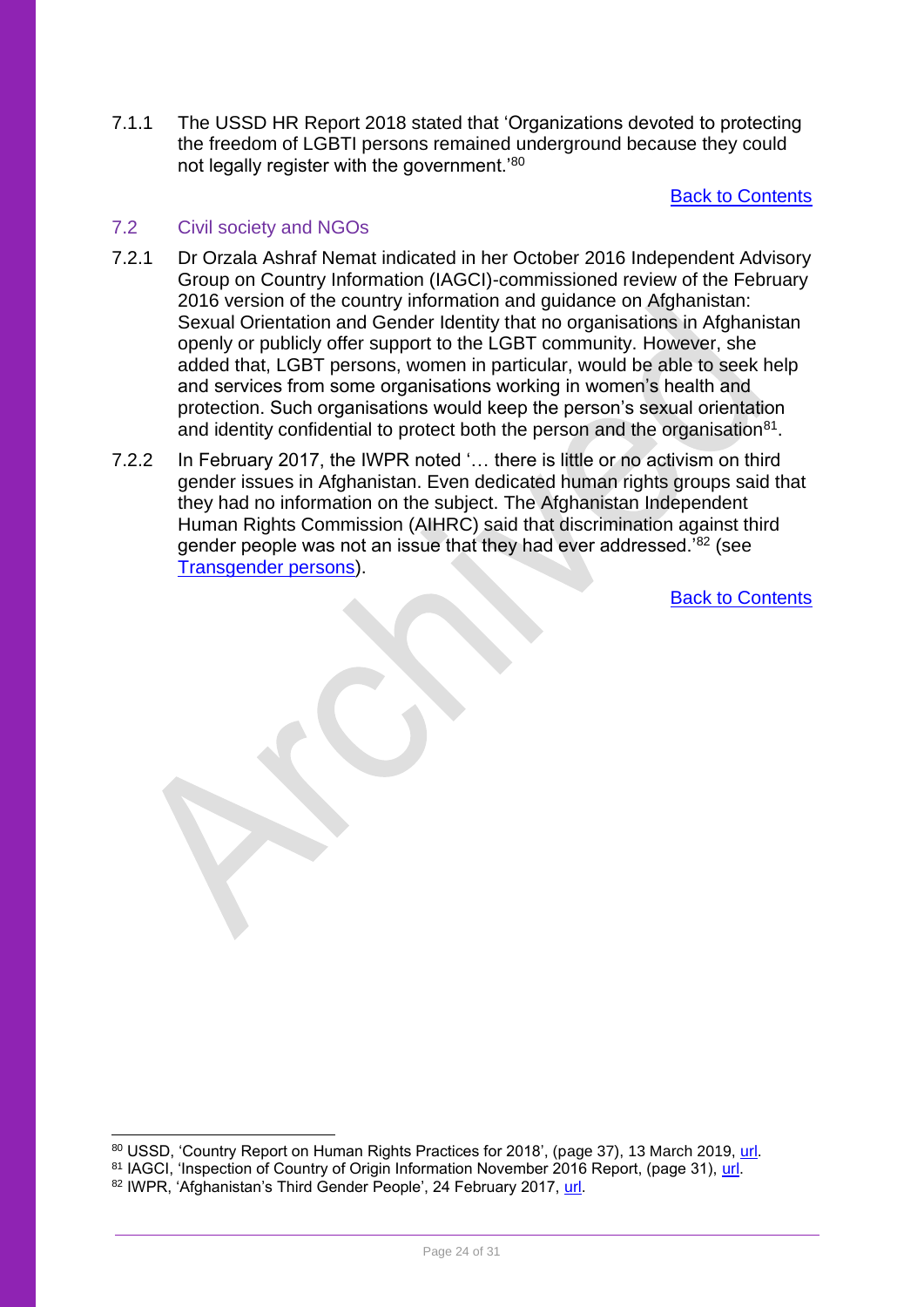# <span id="page-24-0"></span>Terms of Reference

A 'Terms of Reference' (ToR) is a broad outline of what the CPIN seeks to cover. They form the basis for the [country information section.](#page-11-1) The Home Office's Country Policy and Information Team uses some standardised ToRs, depending on the subject, and these are then adapted depending on the country concerned.

For this particular CPIN, the following topics were identified prior to drafting as relevant and on which research was undertaken:

- Legal context
	- o Constitution
	- o Legislation
	- o Sharia law
- Law in practice
	- o Enforcement
- State attitudes and treatment
	- o Treatment by police
	- o Government views
	- o Ombudsman/complaints mechanism(s)
- Societal attitudes and treatment
	- o Societal norms
	- o Men who have sex with men (MSM)
	- o Transgender
	- o Public and religious views
	- o Violence and discrimination
	- o Rights activists
	- o Gay 'scene' or 'community'
- Access to services
	- o Healthcare
	- o Accommodation
	- o Employment
	- o Education
- <span id="page-24-1"></span>• LGBT groups, civil society and human rights NGOs
	- o Government recognition of LGBT NGOs
	- o Civil society and support groups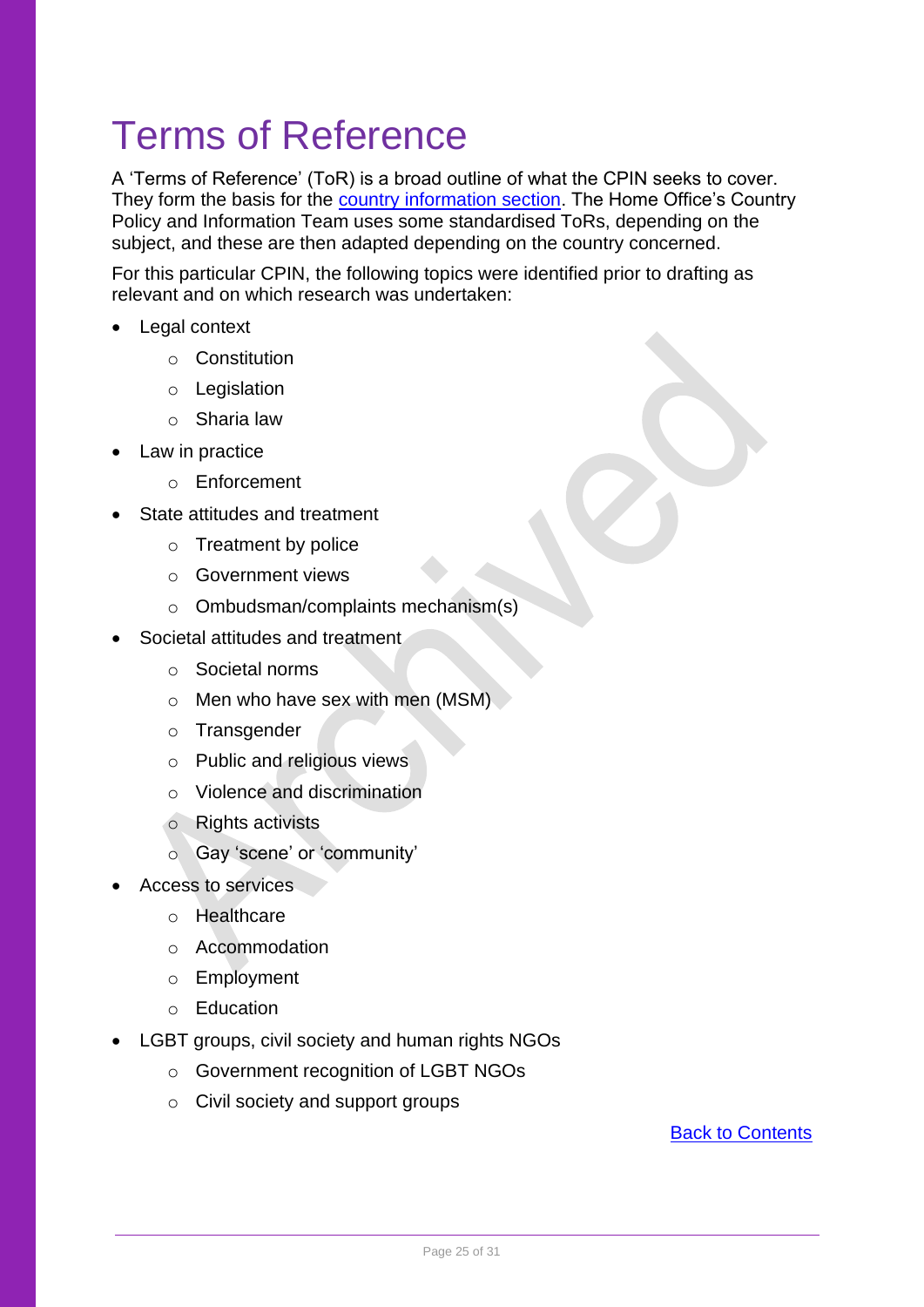# <span id="page-25-0"></span>**Bibliography**

## <span id="page-25-1"></span>**Sources cited**

Afghanistan Penal Code, 22 September 1976, available at: [http://www.refworld.org/docid/4c58395a2.html.](http://www.refworld.org/docid/4c58395a2.html) Last accessed: 31 October 2019

Ariana News, 'Homosexuality among men causes HIV continues to spread in Afghanistan', 1 December 2015, [http://ariananews.af/latest-news/homosexuality](http://ariananews.af/latest-news/homosexuality-among-men-causes-hiv-continues-to-spread-in-afghanistan/)[among-men-causes-hiv-continues-to-spread-in-afghanistan/.](http://ariananews.af/latest-news/homosexuality-among-men-causes-hiv-continues-to-spread-in-afghanistan/) Date accessed: 6 November 2019

Australian Government, Department of Foreign Affairs and Trade (DFAT), 'Country Information Report Afghanistan', 27 June 2019, [https://dfat.gov.au/about](https://dfat.gov.au/about-us/publications/Documents/country-information-report-afghanistan.pdf)[us/publications/Documents/country-information-report-afghanistan.pdf.](https://dfat.gov.au/about-us/publications/Documents/country-information-report-afghanistan.pdf) Last accessed: 31 October 2019

BBC News, 'Afghanistan LGBT community living under threat of death', 7 October 2016, [http://www.bbc.co.uk/news/world-asia-36884732.](http://www.bbc.co.uk/news/world-asia-36884732) Last accessed: 4 November 2019

CAB, Department for Country of Origin Information Reports, Ministry of Foreign Affairs of the Netherlands, 'Country of Origin Report Afghanistan', March 2019, [https://www.rijksoverheid.nl/documenten/ambtsberichten/2019/03/01/algemeen](https://www.rijksoverheid.nl/documenten/ambtsberichten/2019/03/01/algemeen-ambtsbericht-afghanistan)[ambtsbericht-afghanistan.](https://www.rijksoverheid.nl/documenten/ambtsberichten/2019/03/01/algemeen-ambtsbericht-afghanistan) Last accessed: 31 October 2019

Civil Law of the Republic of Afghanistan (Civil Code), 5 January 1977, [http://www.asianlii.org/af/legis/laws/clotroacogn353p1977010513551015a650/.](http://www.asianlii.org/af/legis/laws/clotroacogn353p1977010513551015a650/) Last accessed: 31 October 2019

Collins English dictionary, 'Pederasty', n.d., [https://www.collins](https://www.collinsdictionary.com/dictionary/english/pederasty) [dictionary.com/dictionary/english/pederasty.](https://www.collinsdictionary.com/dictionary/english/pederasty) Last accessed: 28 November 2019

Constitution of Afghanistan, 26 January 2004, [http://www.afghanembassy.com](http://www.afghanembassy.com.pl/afg/images/pliki/TheConstitution.pdf) [.pl/afg/images/pliki/TheConstitution.pdf.](http://www.afghanembassy.com.pl/afg/images/pliki/TheConstitution.pdf) Last accessed: 31 October 2019

CNN, 'They wanted a son so much they made their daughter live as a boy', 18 June 2019, [https://edition.cnn.com/2019/06/18/world/bacha-posh-afghanistan-as-equals](https://edition.cnn.com/2019/06/18/world/bacha-posh-afghanistan-as-equals-intl/index.html)[intl/index.html.](https://edition.cnn.com/2019/06/18/world/bacha-posh-afghanistan-as-equals-intl/index.html) Last accessed: 8 November 2019

CW4WA – Canadian Women for Women in Afghanistan, 'Women and the Rule of Law in Afghanistan', n.d.,

[https://www.cw4wafghan.ca/sites/default/files/attachments/pages/cw4wafghan](https://www.cw4wafghan.ca/sites/default/files/attachments/pages/cw4wafghan-womenruleoflaw-factsheet2_0.pdf)[womenruleoflaw-factsheet2\\_0.pdf.](https://www.cw4wafghan.ca/sites/default/files/attachments/pages/cw4wafghan-womenruleoflaw-factsheet2_0.pdf) Last accessed: 28 November 2019

European Asylum Support Office (EASO), 'Country of Origin Information Report: Afghanistan: Individuals targeted under societal and legal norms', December 2017, [https://coi.easo.europa.eu/administration/easo/PLib/Afghanistan\\_targeting\\_society.p](https://coi.easo.europa.eu/administration/easo/PLib/Afghanistan_targeting_society.pdf) [df.](https://coi.easo.europa.eu/administration/easo/PLib/Afghanistan_targeting_society.pdf) Last accessed: 1 November 2019

Fordham International Law Journal, 'Is Green a Part of the Rainbow? Sharia, Homosexuality and LGBT Rights in the Muslim World', Volume 7, Issue 1, 2013, [https://ir.lawnet.fordham.edu/cgi/viewcontent.cgi?article=2322&context=ilj.](https://ir.lawnet.fordham.edu/cgi/viewcontent.cgi?article=2322&context=ilj) Last accessed: 31 October 2019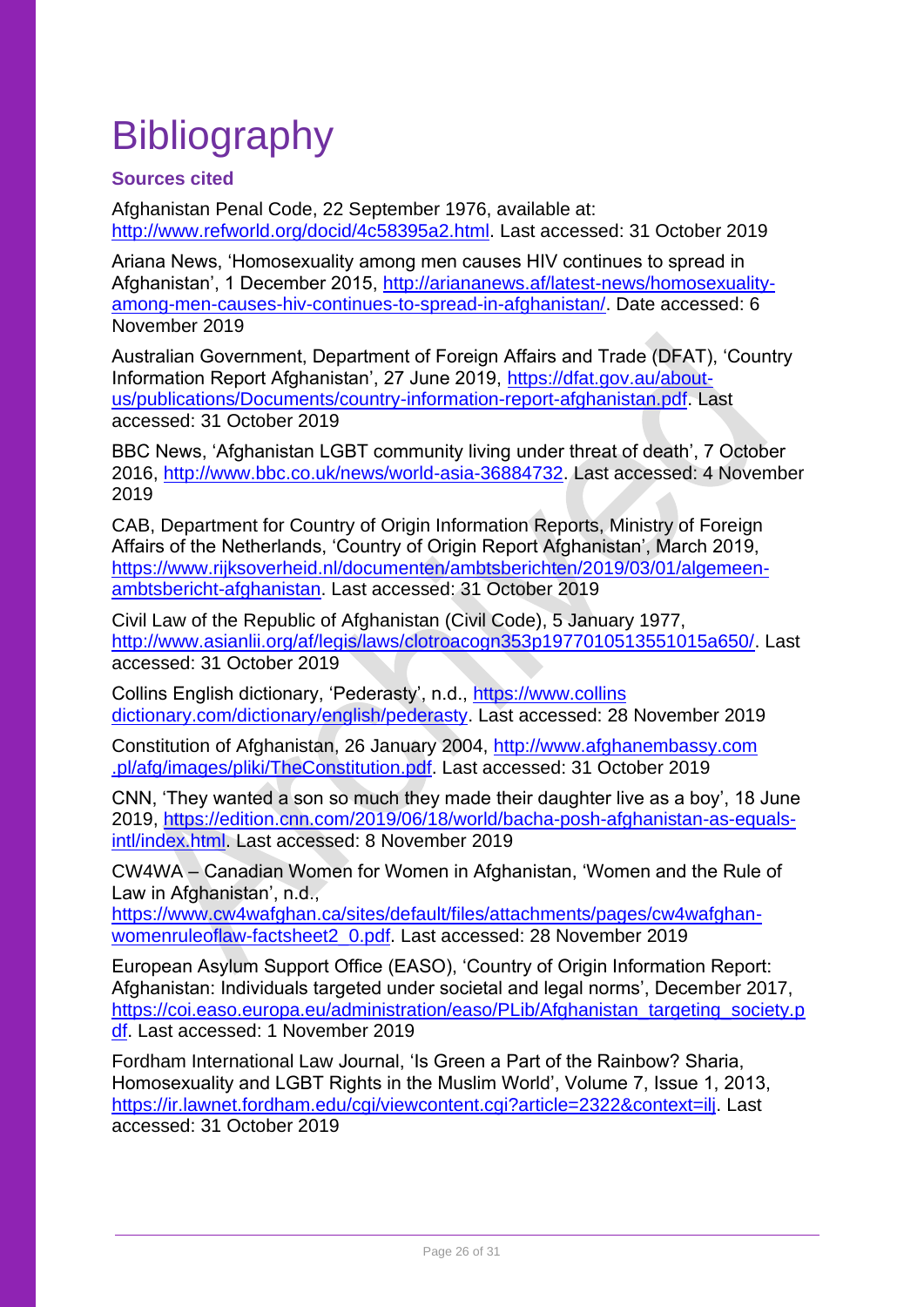Freedom House, 'Freedom in the World 2019', 4 February 2019, [https://freedomhouse.org/report/freedom-world/2019/afghanistan.](https://freedomhouse.org/report/freedom-world/2019/afghanistan) Last accessed: 28 November 2019

The Guardian,

'The Afghan girls raised as boys', 22 September 2014, [http://www.](http://www.theguardian.com/lifeandstyle/2014/sep/22/girls-boys-afghanistan-daughters-raised-as-sons-puberty-bacha-posh) [theguardian.com/lifeandstyle/2014/sep/22/girls-boys-afghanistan-daughters](http://www.theguardian.com/lifeandstyle/2014/sep/22/girls-boys-afghanistan-daughters-raised-as-sons-puberty-bacha-posh)[raised-as-sons-puberty-bacha-posh.](http://www.theguardian.com/lifeandstyle/2014/sep/22/girls-boys-afghanistan-daughters-raised-as-sons-puberty-bacha-posh) Last accessed: 6 November 2019

'Will Afghanistan learn that cross-dressers are not criminals?', 13 November 2011, [http://www.theguardian.com/commentisfree/2011/nov/13/cross](http://www.theguardian.com/commentisfree/2011/nov/13/cross-dressing-afghanistan-transvestite)[dressing-afghanistan-transvestite.](http://www.theguardian.com/commentisfree/2011/nov/13/cross-dressing-afghanistan-transvestite) Last accessed: 6 November 2019

Huff Post RYOT, 'Hand Covers Bruise: The Destruction of Afghanistan's Boys', 6 June 2015, [https://medium.com/ryot-news/hand-covers-bruise-the-destruction-of](https://medium.com/ryot-news/hand-covers-bruise-the-destruction-of-afghanistan-s-boys-e4c6db2b7f7f)[afghanistan-s-boys-e4c6db2b7f7f.](https://medium.com/ryot-news/hand-covers-bruise-the-destruction-of-afghanistan-s-boys-e4c6db2b7f7f) Last accessed: 8 November 2019

Independent Advisory Group on Country Information (IAGCI), 'Inspection of Country of Origin Information November 2016 Report', published 2017, [https://assets.publishing.service.gov.uk/government/uploads/system/uploads/attach](https://assets.publishing.service.gov.uk/government/uploads/system/uploads/attachment_data/file/614322/Inspection-of-Country-of-Origin-Information_November-2016.pdf) [ment\\_data/file/614322/Inspection-of-Country-of-Origin-Information\\_November-](https://assets.publishing.service.gov.uk/government/uploads/system/uploads/attachment_data/file/614322/Inspection-of-Country-of-Origin-Information_November-2016.pdf)[2016.pdf.](https://assets.publishing.service.gov.uk/government/uploads/system/uploads/attachment_data/file/614322/Inspection-of-Country-of-Origin-Information_November-2016.pdf) Last accessed: 31 October 2019

Institute of War and Peace Reporting (IWPR), 'Afghanistan's Third Gender People', 24 February 2017, [https://iwpr.net/global-voices/afghanistans-third-gender-people.](https://iwpr.net/global-voices/afghanistans-third-gender-people) Last accessed: 4 November 2019

International Lesbian, Gay, Bisexual, Transgender and Intersex Association (ILGA),

'State-Sponsored Homophobia 2017', 12th Edition, May 2017, https://ilga.org/sites/default/files/ILGA\_State\_Sponsored\_Homophobia\_2017 [WEB.pdf.](https://ilga.org/sites/default/files/ILGA_State_Sponsored_Homophobia_2017_WEB.pdf) Last accessed: 28 November 2019

'State-Sponsored Homophobia 2019', 13th Edition, March 2019, [https://ilga.org/downloads/ILGA\\_State\\_Sponsored\\_Homophobia\\_2019.pdf.](https://ilga.org/downloads/ILGA_State_Sponsored_Homophobia_2019.pdf) Last accessed: 31 October 2019

KBR, 'Living a double life as a transgender woman in Afghanistan', 6 March 2017, [https://kbr.id/english/03-2017/living\\_a\\_double\\_life\\_as\\_a\\_](https://kbr.id/english/03-2017/living_a_double_life_as_a_‌transgender_woman_in_afghanistan_/89024.html) [transgender\\_woman\\_in\\_afghanistan\\_/89024.html.](https://kbr.id/english/03-2017/living_a_double_life_as_a_‌transgender_woman_in_afghanistan_/89024.html) Last accessed: 6 November 2019

The Lahore Times, 'Niaz Bibi, 16, becomes a boy, now named Enamullah', 18 February 2013, [http://www.lhrtimes.com/2013/02/18/sixteen-years-old-girl-become](http://www.lhrtimes.com/2013/02/18/sixteen-years-old-girl-become-a-boy-in-afghanistan/)[a-boy-in-afghanistan/.](http://www.lhrtimes.com/2013/02/18/sixteen-years-old-girl-become-a-boy-in-afghanistan/) Last accessed: 6 November 2019

Los Angeles Times, 'Kandahar's Lightly Veiled Homosexual Habits', 3 April 2002, [http://articles.latimes.com/2002/apr/03/news/mn-35991.](http://articles.latimes.com/2002/apr/03/news/mn-35991) Last accessed: 6 November 2019

MPIL – Max Planck Institute for Comparative and International Private Law, 'Max Planck Manual on Family Law in Afghanistan', Amended 2nd edition, July 2012, [https://www.mpipriv.de/files/pdf3/max\\_planck\\_manual\\_on\\_afghan\\_family\\_law\\_englis](https://www.mpipriv.de/files/pdf3/max_planck_manual_on_afghan_family_law_english.pdf) [h.pdf.](https://www.mpipriv.de/files/pdf3/max_planck_manual_on_afghan_family_law_english.pdf) Last accessed: 31 October 2019

National Geographic, 'Inside the Lives of Girls Dressed as Boys in Afghanistan', 2 March 2018,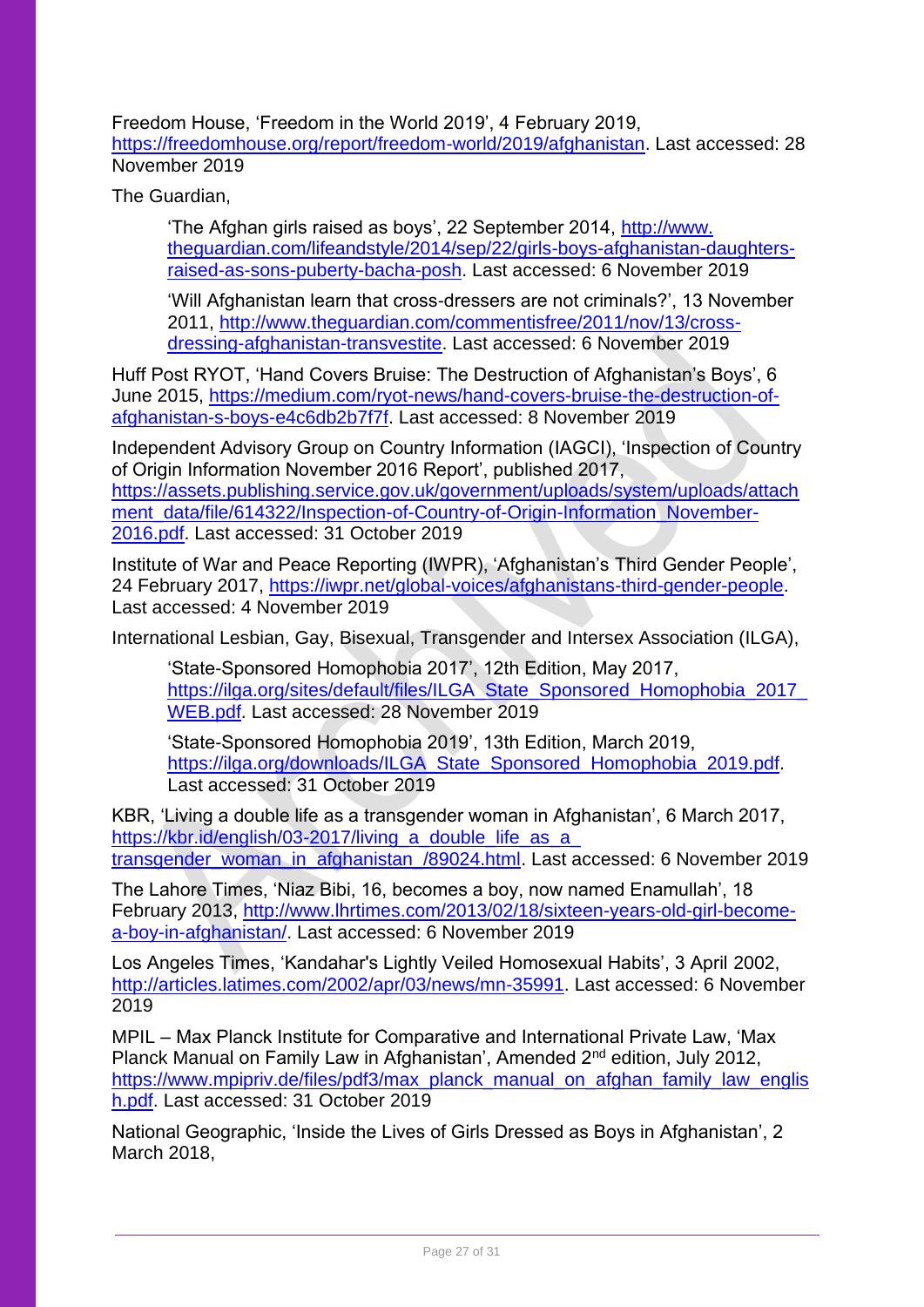[https://www.nationalgeographic.com/photography/proof/2018/march/bacha-posh](https://www.nationalgeographic.com/photography/proof/2018/march/bacha-posh-gender-afghanistan/)[gender-afghanistan/.](https://www.nationalgeographic.com/photography/proof/2018/march/bacha-posh-gender-afghanistan/) Last accessed: 8 November 2019

Radio Free Europe Radio Liberty (RFERL), '"Fake Life": Being Gay In Afghanistan', 12 September 2017, [https://www.rferl.org/a/afghanistan-being-gay-fake](https://www.rferl.org/a/afghanistan-being-gay-fake-life/28731934.html)[life/28731934.html.](https://www.rferl.org/a/afghanistan-being-gay-fake-life/28731934.html) Last accessed: 31 October 2019

Seattle Times, 'Pakistani Pashtuns get their groove back — cross-dressing artists', 27 February 2008, [http://www.seattletimes.com/nation-world/pakistani-pashtuns-get](http://www.seattletimes.com/nation-world/pakistani-pashtuns-get-their-groove-back-8212-cross-dressing-artists/)[their-groove-back-8212-cross-dressing-artists/.](http://www.seattletimes.com/nation-world/pakistani-pashtuns-get-their-groove-back-8212-cross-dressing-artists/) Last accessed: 6 November 2019

The Straits Times, 'Afghanistan FF staff promised women players spots on team in exchange for sex', 16 December 2018,

[https://www.straitstimes.com/sport/football/afghanistan-ff-staff-promised-women](https://www.straitstimes.com/sport/football/afghanistan-ff-staff-promised-women-players-spots-on-team-in-exchange-for-sex)[players-spots-on-team-in-exchange-for-sex.](https://www.straitstimes.com/sport/football/afghanistan-ff-staff-promised-women-players-spots-on-team-in-exchange-for-sex) Last accessed: 5 November 2019

Swedish International Development Cooperation Agency (Sida), 'The rights of LGBTI persons in Afghanistan', November 2014, [https://www.sida.se/](https://www.sida.se/‌globalassets/sida/eng/partners/human-rights-based-approach/lgbti/rights-of-lgbt-persons-afghanistan.pdf) [globalassets/sida/eng/partners/human-rights-based-approach/lgbti/rights-of-lgbt](https://www.sida.se/‌globalassets/sida/eng/partners/human-rights-based-approach/lgbti/rights-of-lgbt-persons-afghanistan.pdf)[persons-afghanistan.pdf.](https://www.sida.se/‌globalassets/sida/eng/partners/human-rights-based-approach/lgbti/rights-of-lgbt-persons-afghanistan.pdf) Last accessed: 31 October 2019

UNAIDS, 'Country progress report – Afghanistan, Global AIDS Monitoring 2018', 2018, [https://www.unaids.org/sites/default/files/](https://www.unaids.org/sites/default/files/‌country/documents/AFG_2018_countryreport.pdf) [country/documents/AFG\\_2018\\_countryreport.pdf.](https://www.unaids.org/sites/default/files/‌country/documents/AFG_2018_countryreport.pdf) Last accessed: 4 November 2019

UN Assistance Mission in Afghanistan (UNAMA), 'Annual Report on Protection of Civilians in Armed Conflict: 2015', February 2016, [https://unama.unmissions.org/sites/default/files/poc\\_annual\\_report\\_2015\\_final\\_14\\_fe](https://unama.unmissions.org/sites/default/files/poc_annual_report_2015_final_14_feb_2016.pdf) [b\\_2016.pdf.](https://unama.unmissions.org/sites/default/files/poc_annual_report_2015_final_14_feb_2016.pdf) Last accessed: 31 October 2019

UN Children's Fund (UNICEF), 'Child Notice Afghanistan 2018', 2018, [https://www.ecoi.net/en/file/local/2004819/UNC+Rapport+Child+Notice\\_Afghanistan](https://www.ecoi.net/en/file/local/2004819/UNC+Rapport+Child+Notice_Afghanistan+EN+%282018%29+FINAL.pdf) [+EN+%282018%29+FINAL.pdf.](https://www.ecoi.net/en/file/local/2004819/UNC+Rapport+Child+Notice_Afghanistan+EN+%282018%29+FINAL.pdf) Last accessed: 6 November 2019

UN Human Rights Council (UNHRC),

'Report of the Working Group on the Universal Periodic Review: Afghanistan', 4 April 2014, A/HRC/26/4, available at: [http://](http://www.refworld.org/docid/539064f14.html) [www.refworld.org/docid/539064f14.html.](http://www.refworld.org/docid/539064f14.html) Last accessed: 1 November 2019

'Report of the Working Group on the Universal Periodic Review: Afghanistan Addendum', 16 June 2014, A/HRC/26/4/Add.1, available at: [http://](http://www.refworld.org/docid/5671934a4.html) [www.refworld.org/docid/5671934a4.html.](http://www.refworld.org/docid/5671934a4.html) Last accessed: 1 November 2019

US Department of State (USSD),

'Country Report on Human Rights Practices for 2018 – Afghanistan', 13 March 2019, [https://www.state.gov/wp-content/](https://www.state.gov/wp-content/‌uploads/2019/03/AFGHANISTAN-2018.pdf) [uploads/2019/03/AFGHANISTAN-2018.pdf.](https://www.state.gov/wp-content/‌uploads/2019/03/AFGHANISTAN-2018.pdf) Last accessed: 5 November 2019

'Trafficking in Persons Report 2019: Afghanistan', 20 June 2019, [https://](https://www.ecoi.net/en/document/2010740.html) [www.ecoi.net/en/document/2010740.html.](https://www.ecoi.net/en/document/2010740.html) Last accessed: 5 November 2019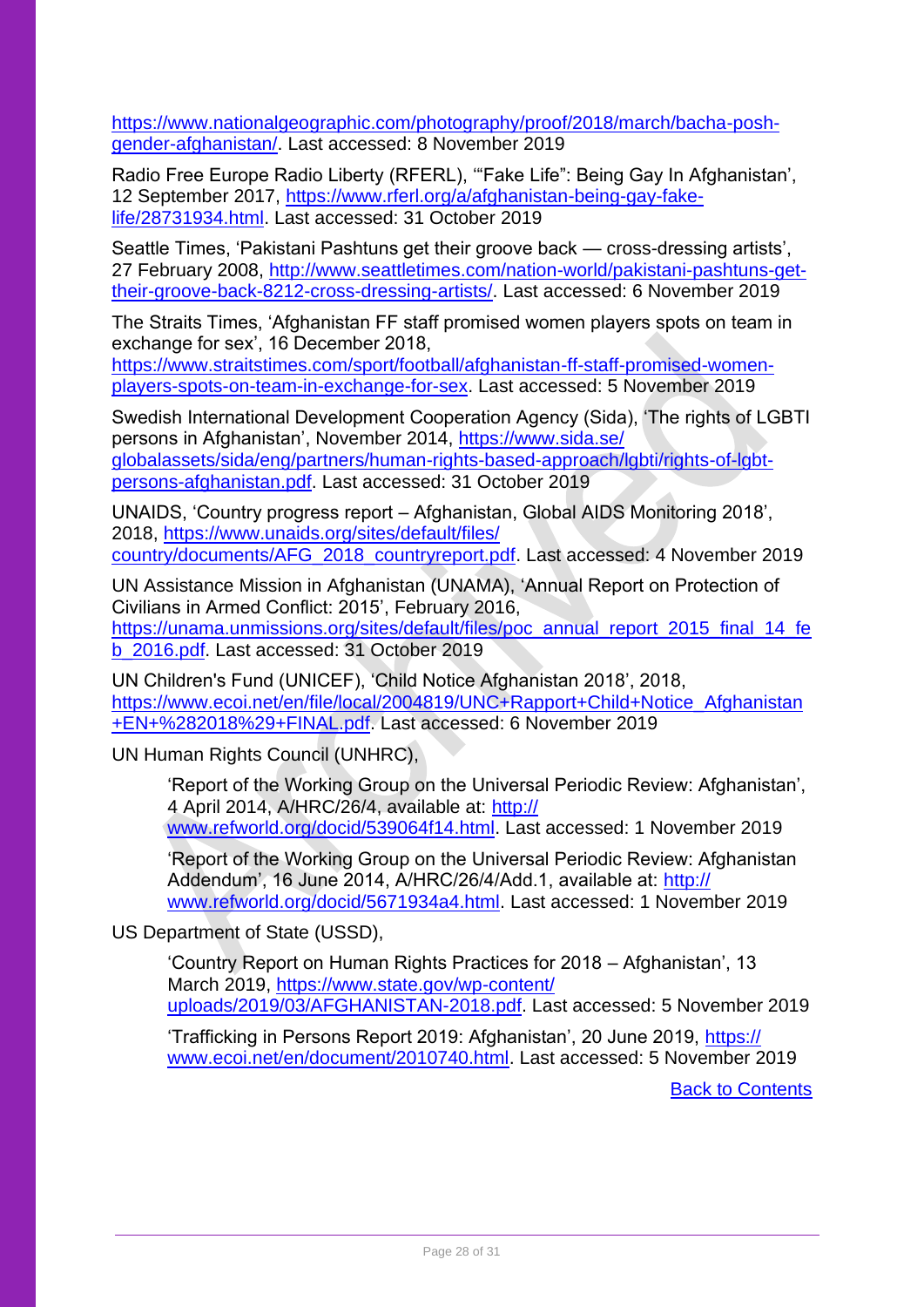#### <span id="page-28-0"></span>**Sources consulted but not cited**

Erasing 76 Crimes, (website), [https://76crimes.com/.](https://76crimes.com/) Last accessed: 6 November 2019

Human Dignity Trust, 'Afghanistan', n.d., [https://www.humandignitytrust.org/country](https://www.humandignitytrust.org/country-profile/afghanistan/)[profile/afghanistan/.](https://www.humandignitytrust.org/country-profile/afghanistan/) Last accessed: 5 November 2019

Human Terrain Team (HTT) AF-6 Research Update and Findings, Pashtun Sexuality, n.d., [https://info.publicintelligence.net/HTT-PashtunSexuality.pdf.](https://info.publicintelligence.net/HTT-PashtunSexuality.pdf) Last accessed: 5 November 2019

Il Grande Colibri, (website), [https://www.ilgrandecolibri.com/en/.](https://www.ilgrandecolibri.com/en/) Last accessed: 5 November 2019

Outright Action International, 'Afghanistan', n.d., [https://outrightinternational.org/](https://outrightinternational.org/‌search/node/Afghanistan) [search/node/Afghanistan.](https://outrightinternational.org/‌search/node/Afghanistan) Last accessed: 5 November 2019

UN High Commissioner for Refugees (UNHCR), 'UNHCR Eligibility Guidelines for Assessing the International Protection Needs of Asylum-Seekers from Afghanistan', 30 August 2018, available at: [https://www.refworld.org/docid/5b8900109.html.](https://www.refworld.org/docid/5b8900109.html) Last accessed: 1 November 2019

UN Human Rights Council (UNHRC), 'The situation of human rights in Afghanistan and technical assistance achievements in the field of human rights; Report of the United Nations High Commissioner for Human Rights [A/HRC/40/45]', 28 January 2019, [https://www.ecoi.net/en/file/local/2003554/a\\_hrc\\_40\\_45\\_E.pdf.](https://www.ecoi.net/en/file/local/2003554/a_hrc_40_45_E.pdf) Last accessed: 5 November 2019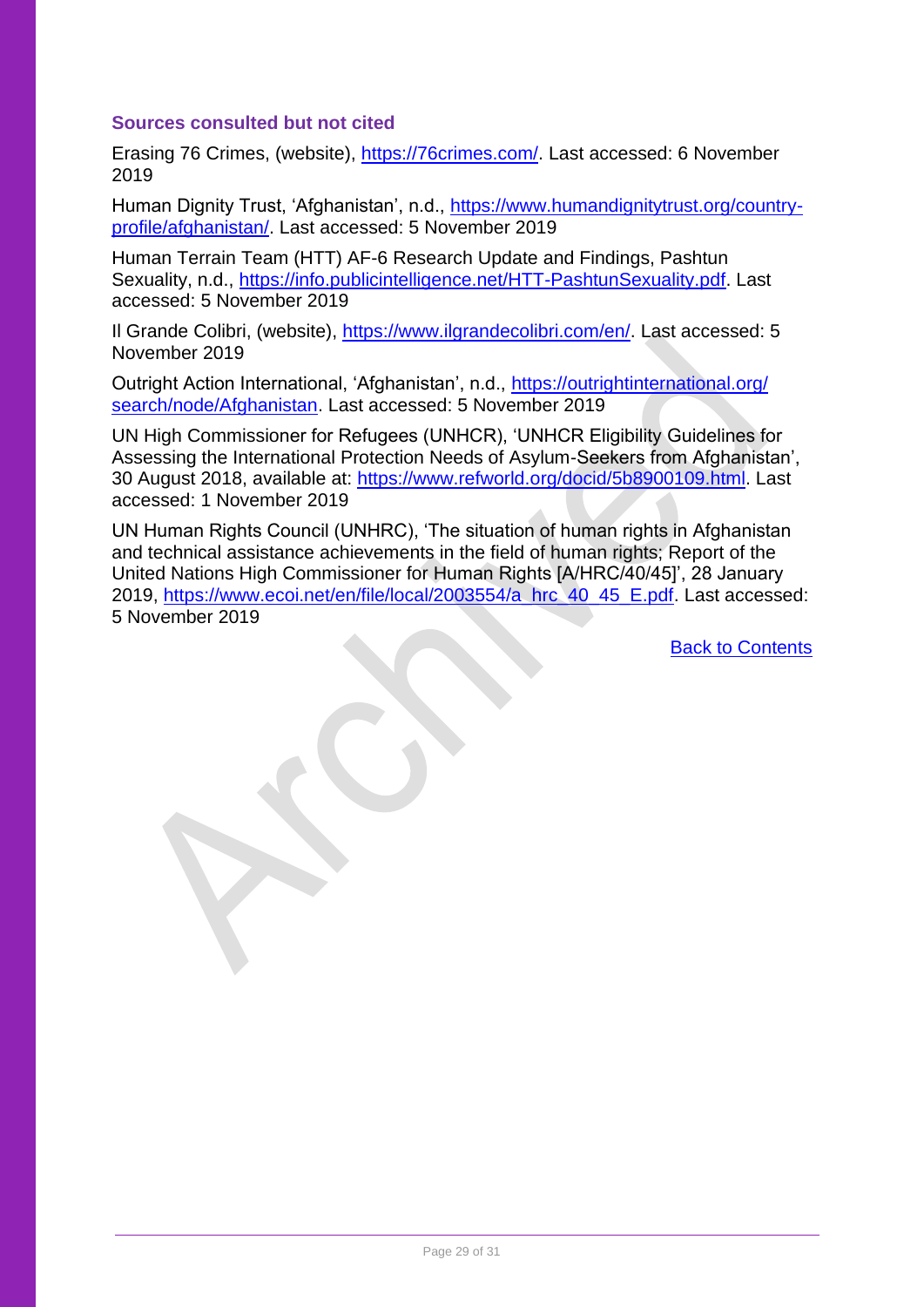# <span id="page-29-0"></span>Annex A

<span id="page-29-1"></span>Foreign and Commonwealth Office, 10 January 2017

10 January 2017

Country Policy and Information Team HOME OFFICE

### **COUNTRY INFORMATION AND GUIDANCE: SEXUAL ORIENTATION AND GENDER IDENTITY, AFGHANISTAN**

- 1. Thank you for the opportunity to comment on the Country Information and Guidance: Sexual Orientation and Gender Identity, Afghanistan. I have detailed some of our concerns with the information provided in this document.
- 2. To note from the outset that homosexuality remains wholly taboo in Afghanistan. Conservative values and culture are deeply-embedded, particularly in rural communities, and changes in attitude and behaviour are certainly not in pace with other work to strengthen Afghan institutions for governance, rule of law and human rights.
- 3. The report notes there have been no known death sentences for homosexuality and a fall in criminal convictions since 2001. We do not believe that this is an expression of an increased openness to homosexuality, but evidence that there is significantly greater accountability and respect for the rule of law under the current government than the previous Taleban regime. There has been very little shift in the cultural views and legal position on homosexually in this period.
- 4. We are deeply concerned at the suggestion that the prevalence, especially in Pashtun community, of the practice of bacha bazi (pederasty) implies an acceptance of certain homosexual conduct. The report should be clear that this practice is sexual exploitation and abuse of boys and young men. Its occurrence reflects Afghanistan's inability to deal with child sexual abuse and paedophilia. It should not be associated with consensual homosexuality and attitudes towards this.
- 5. Additionally the guidance states that relocation to Kabul could be an option for homosexual Afghans. There is very little space in Afghan society, in any location, to be an individual that openly identifies as LGB&T. Social attitudes and the legal position of homosexuality means that the only option for a homosexual individual, in all but the very rarest of cases, would be to conceal their sexual orientation to avoid punishment.

#### [redacted]

Head of the Afghanistan Unit